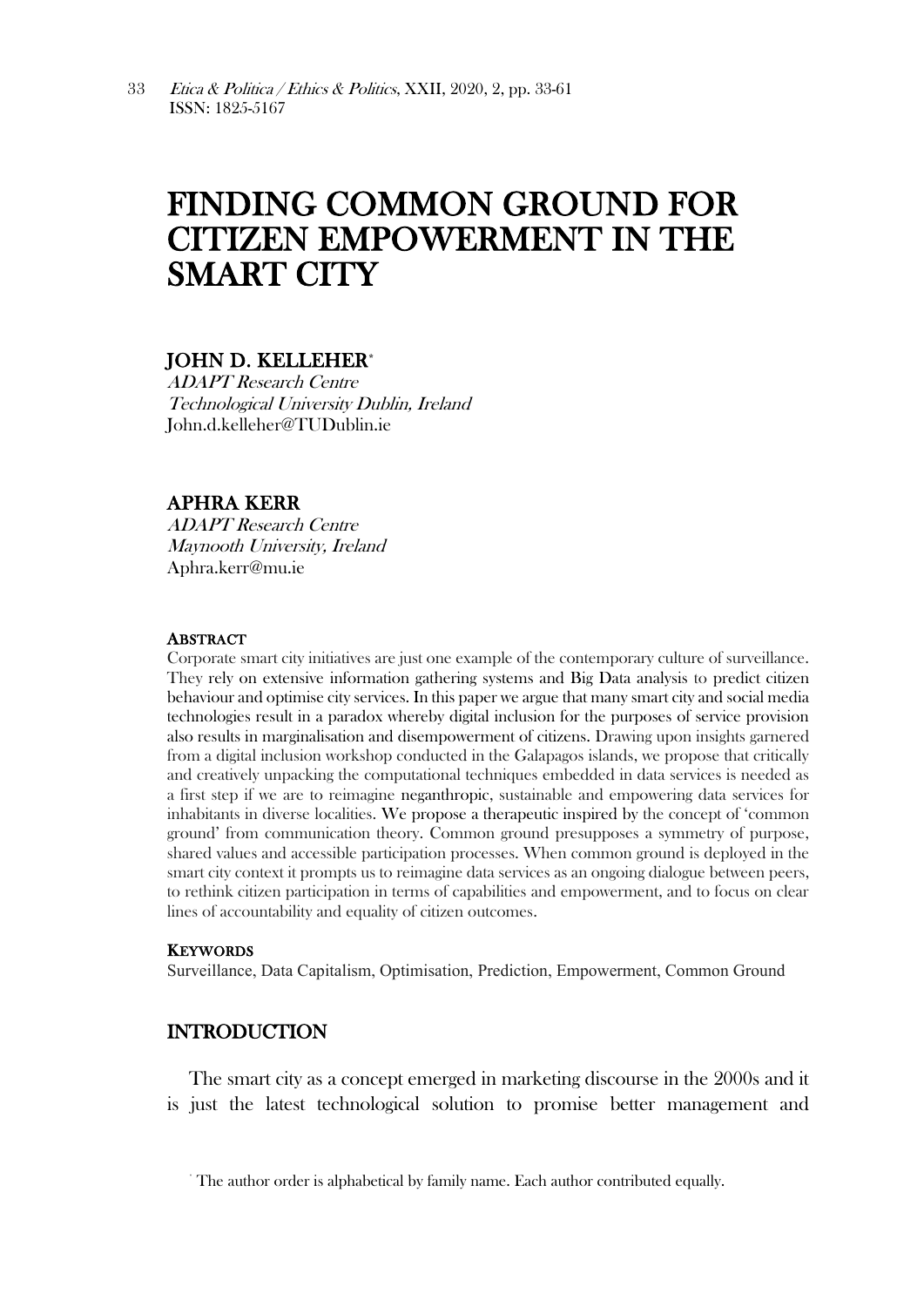administration of cities<sup>1</sup>. Previously we had the 'wired city, the 'city of bits', the 'computable city' and the 'network city'. The emergence of smart city projects in Western countries is driven by a range of public research programmes, governments, market research consultancies and companies who are shaping a public expectation that contemporary digital technologies and artificial intelligence (AI) solutions will make public and private services more efficient and less costly<sup>2</sup> . The current iteration of smart city solutions requires both extensive datafication and dataveillance of city inhabitants and the integration of this data with other forms of data on the city. A range of predictive analytic techniques using the latest generation of AI, such as deep learning, are then applied to that data<sup>3</sup>. The results are used by human decision makers, or automated processes, to shape the delivery of services and infrastructures. Many smart city initiatives involve commercial companies partnering with cities, or taking over the running of city services, with little democratic oversight, accountability or scrutiny of the values or ethics of the projects. For Zuboff<sup>4</sup> this constitutes the development of a new apparatus of surveillance which she calls 'Big Other'.

The dominant smart city approaches to city administration has been extensively criticised from different disciplines, but governments, companies and researchers persist with smart city projects and initiatives. The term is now deployed to frame a wide variety of projects and technologies, but analysis of these projects has found that they often fail to empower all city inhabitants equally and may have detrimental social, political and environmental outcomes for some. What is evident is that we urgently need to bridge the gap between smart city discourses and the reality of everyday life in cities for millions of people. A majority of the world's population now lives in cities, and urbanisation is accelerating. Smart city discourses prioritise a top-down managerial and technocratic perspective of what a city is. However, cities are much more than machines to be managed and organised. Cities are complex social structures with dense populations which have their own rhythms<sup>5</sup>. They have formal and informal markets, cultures, services and infrastructures. They are locations, places, and spaces. They have legal and illegal inhabitants. They are a

<sup>1</sup> M. Zook, "Crowd-sourcing the smart city: Using big geosocial media metrics in urban governance." Big Data & Society 4 (1), 2017[. https://doi.org/10.1177/2053951717694384;](https://doi.org/10.1177/2053951717694384) R. Kitchin, P. Cardullo, C. Di Feliciantonio. "Citizenship, Justice, and the Right to the Smart City." In P. Cardullo, C. Di Feliciantonio, R. Kitchin (eds.), The Right to the Smart City. Bingley: Emerald Publishing Limited, 2019, 1-24.

<sup>2</sup> A. Kerr, M. Barry, J. D. Kelleher. "Expectations of artificial intelligence and the performativity of ethics: Implications for communication governance." Big Data & Society 7 (1), 2020. [https://doi.org/10.1177/2053951720915939.](https://doi.org/10.1177/2053951720915939) 

<sup>&</sup>lt;sup>3</sup> J. D. Kelleher, *Deep Learning.* Cambridge, MA: The MIT Press, 2019.

<sup>4</sup> S. Zuboff, The age of surveillance capitalism: The fight for a human future at the new frontier of power. London: Profile Books, 2019, pp. 376-397.

 $5$  H. Lefebvre, *Rhythmanalysis: Space, Time and Everyday Life*. London: A&C Black, 2004.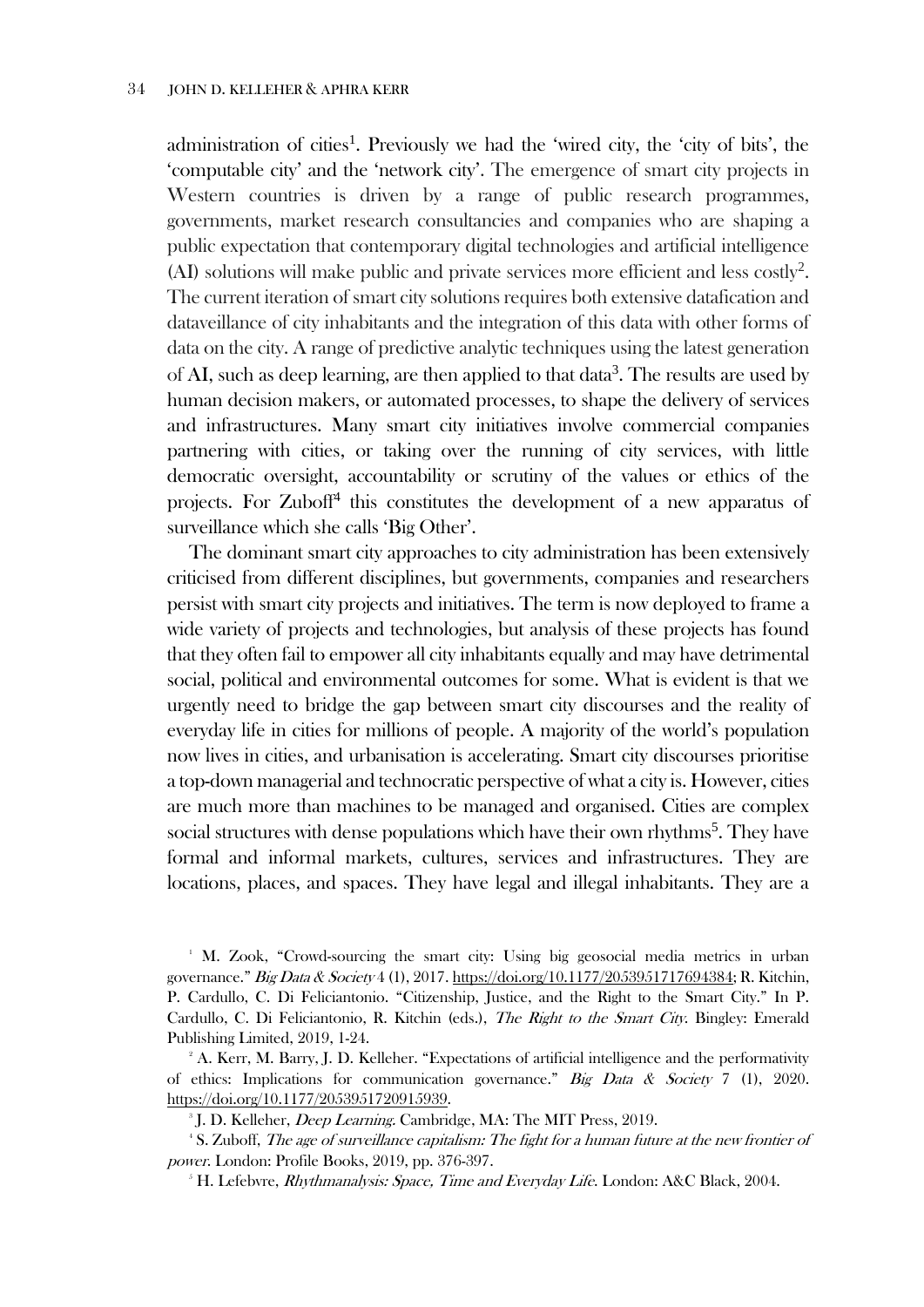'theatre for social action', and a complex exorganism<sup>6</sup>. Many evolve organically and chaotically, and they are, as Lefebvre<sup>7</sup> and later Massey<sup>8</sup> noted, socially produced and relational. Cities have had distinct forms of governmentality over time, and values and politics can be designed into the fabric of cities as Winner noted<sup>9</sup>. Yet while cities may be planned from above, they are experienced and lived from below, from the interactions of citizens, from the interplay of formal and informal structures and a myriad of practices. Cities may be spaces, but they are also places of dwelling and belonging<sup>10</sup>.

Our approach to smart cities draws upon our respective backgrounds in communication studies, sociology and computer science. In this paper we conceptually explore the paradox that digital inclusion in smart city initiatives can lead to digital dis-empowerment for urban inhabitants and new forms of discrimination. We first situate our approach to contemporary smart city efforts within the broader 'cultures of surveillance' context enabled by commercial social media and the development of a pervasive platform logic to gather and exploit large volumes of data. We argue that at the core of post-industrial informational technologies are systems which by their design optimise and marginalise. Within information driven optimisation systems some of the key decisions are those pertaining to what should be optimised, the criterion used to define the optimal outcome, and what data is considered within the process. These subjective decisions often determine the outcome of the optimisation. Statements about the 'objectivity' of the information driven process that led to the decision conveniently ignore these human subjective stages in the process. Furthermore, in today's smart cities the deployment of contemporary AI techniques such as machine learning optimise and marginalise in new ways, both mathematically and socially, with a range of emergent outcomes for city inhabitants.

Many contemporary technical approaches to data gathering, analysis and exploitation are asymmetrical with regard to the knowledge and power of city inhabitants (and the observed) and are based on the assumption that human data is a freely available and a given resource. This has immense implications for the social, political and environmental sustainability of our cities. Digital inclusion in general, and in smart city initiatives more specifically, has a range of positive connotations and some positive outcomes. In this paper we critically and conceptually engage with the potentially negative implications of digital inclusion in smart cities for the everyday lives of city inhabitants and their rights. If we, as citizens, are included in the data flows of contemporary cities, but excluded from shaping, questioning or

<sup>6</sup> See B. Stiegler, "New Urban Engineering, New Urban Genius." 2018/11/22/, Lecture, Tongji University, Shanghai.

<sup>&</sup>lt;sup>7</sup> H. Lefebvre, *The production of space/Production de l'espace*. Oxford: Blackwell, 1991.

<sup>&</sup>lt;sup>8</sup> D. Massey, *Space, place and gender*. Hoboken: John Wiley & Sons, 2013.

<sup>&</sup>lt;sup>9</sup> L. Winner, "Do artifacts have politics?". *Daedalus*, 1980, pp. 121-136.

<sup>&</sup>lt;sup>10</sup> See R. Sennett, *Building and Dwelling. Ethics for the City*. Milton Keynes: Penguin, 2018.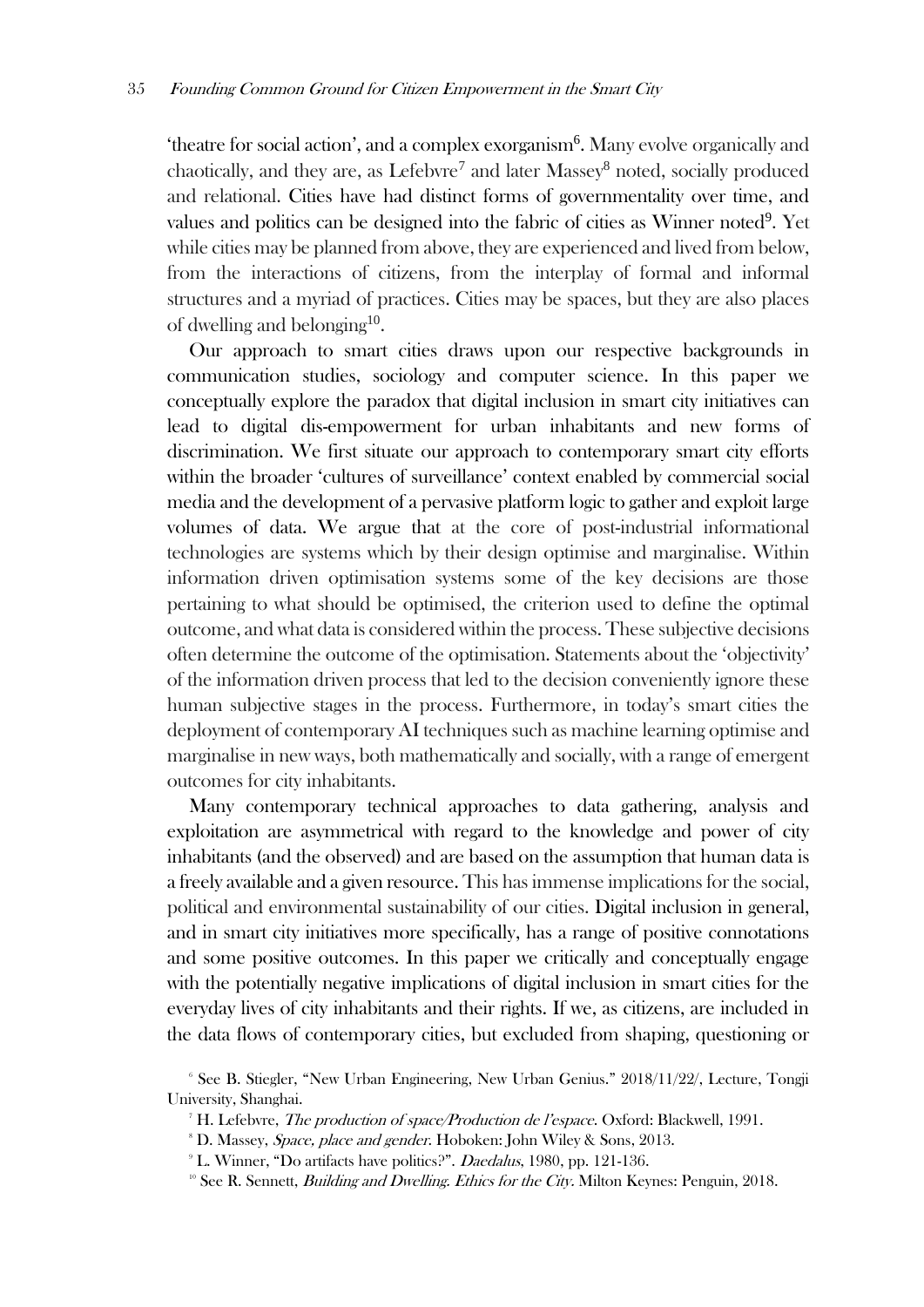critiquing them, or if we have no understanding of how the production logics and techniques of data driven optimisation and prediction work, or if we have no say in the decisions controlling what is optimized and who it is optimised for, are we in fact losing control of our data, being disempowered and socially excluded? Attempts at public participation in the design of smart cities are often tokenistic and give little opportunity to co-produce the design of smart city projects. Or they only include privileged and already empowered inhabitants of the city. Digital inclusion in smart cities may even be detrimental to citizen rights. In the final sections we argue that we need to go beyond current solutions to user empowerment that focus on technical solutions, citizen centric design and ethics guidelines. We borrow from models of dialogue to propose that smart city initiatives that involve city inhabitants need to create a common ground and build capabilities attuned to the specifics of localities if they are to protect public values and maintain the trust of urban inhabitants and city administrators. Only then can we reimagine a more symmetrical economy of contribution and greater citizen empowerment in real city contexts.

## SMART CITIES IN A CULTURE OF SURVEILLANCE

Smart cities are not a unique socio-technical infrastructure. Smart cities are just one part of a wider culture of surveillance across contemporary economies and everyday life. What some call surveillance capitalism<sup>11</sup>, David Lyon calls a 'culture of surveillance' that brings together the activities of private corporations and states with the everyday activities of urban inhabitants as we hail taxis and buy food using apps, as we search for accommodation online and rate our lecturers $^{12}$ . The growth of a culture of surveillance and smart cities is in part due to the rapid growth in computing power and the widescale diffusion of fast internet and networked or smart screens, sensing devices and objects in many countries. With the diffusion in many countries of commercial but free to download social media over the past decade, and the introduction of AI systems by state and city governments to better administer transport, policing and public services, we are all participating in a shared culture of surveillance. In this culture of surveillance power is asymmetrical and in many instances the gathering and use of data is not transparent to the citizen. We may freely use, and feel digitally included, in the digital economy – especially by the cute representations of interaction and networking that are presented back to us as icons and numbers. At the same time, we may be completely unaware of the deeper levels of datafication, extraction and prediction that are being conducted using our

<sup>&</sup>lt;sup>11</sup> See S. Zuboff, "Big other: surveillance capitalism and the prospects of an information civilization." Journal of Information Technology 30 (1), 2015, pp. 75-89, and Id., The age of surveillance capitalism.

<sup>&</sup>lt;sup>12</sup> D. Lyon, *The culture of surveillance: Watching as a way of life*. Hoboken: John Wiley & Sons, 2018.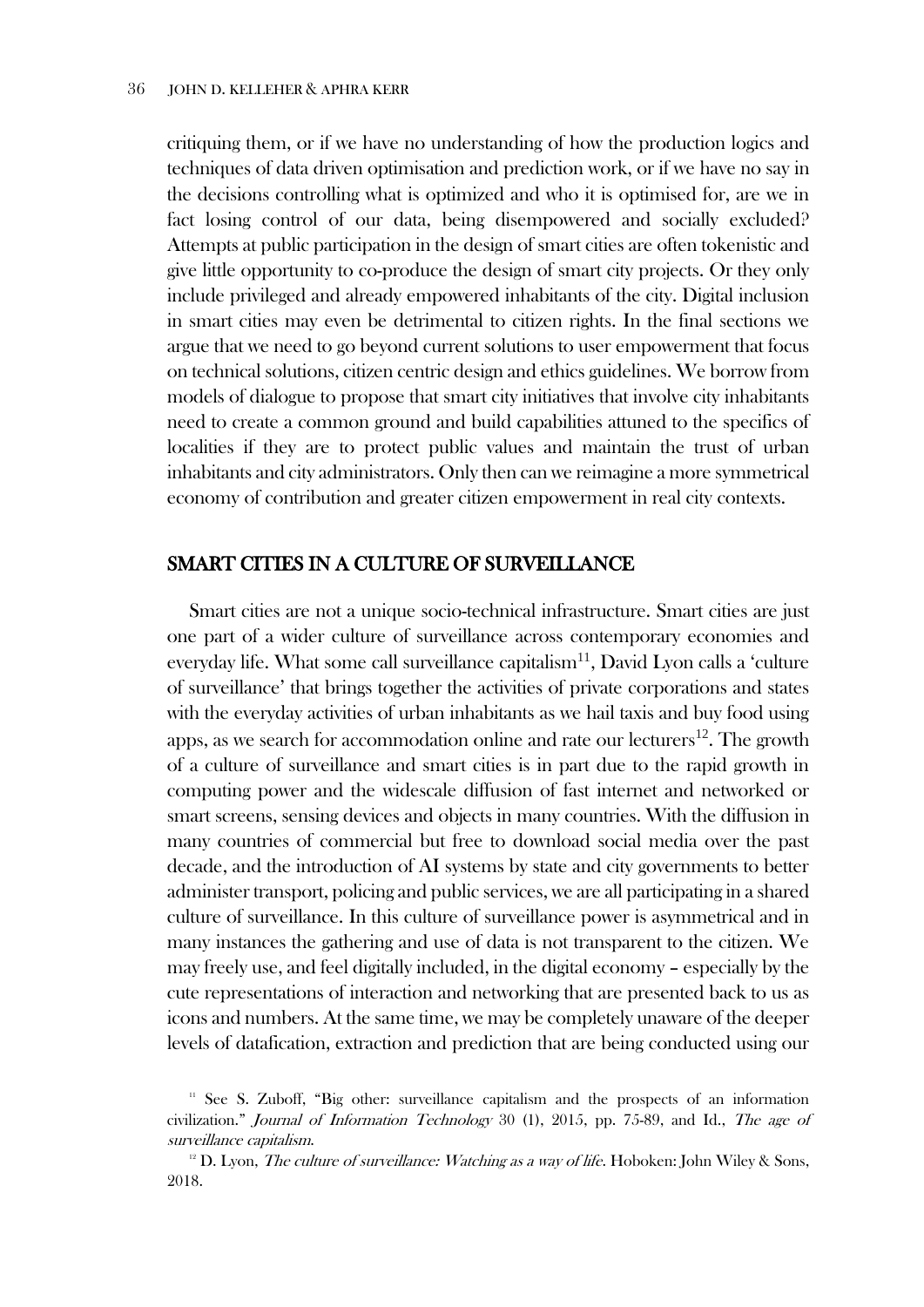data and its implications for our autonomy and freedom as consumers and citizens. The uses to which our data is put may only become apparent when we are refused the right to board an aircraft because of our security profile and we fail to be shortlisted for a job because our address, travel history or gender weigh too heavily against us. Or ironically, the lack of a data profile may equally be used as a reason to deny one the right to move or to participate in the city.

Taking a culture of surveillance approach, we can see that the city is not just created by top down technological systems, but it is also created by a range of bottom up practices of inhabitants, including their social media use (in the broadest sense). Cities with informal settlements, with non-marketized forms of work, and with a variety of local cultures, pose immense problems for a data driven system of algorithmic control intent on capturing all available data. The informal flows of urban inhabitants are however captured by commercial social media services and shared across smart city and social media infrastructures. Individuals who participate in informal and non-market practices may be politically excluded, but digitally included in commodified data flows. Citizens who are formally included in the marketized institutions of their cities and represented in its public and private digital streams may be digitally included but their agency may be reduced to data provider, 'user' of privatised data flows and target for advertising. Just as earlier conceptualisations of knowledge in the knowledge economy narrowed our understandings of knowledge to that which could be codified and traded<sup>13</sup>, similarly current conceptualisations of data and AI are narrowing what we conceptualise as data to that which can be digitised, analysed computationally and exploited economically. Data about a city and its inhabitants exists in many forms – from stories and images, to sounds and memories. Indeed, Fitzpatrick argues that the data city might be a better term<sup>14</sup>. A data city explicitly acknowledges that the data representing a city should, for example, include historical records (e.g., early census data) and fictional representations (such a Joyce's portrayal of Dublin in Ulysses). Currently, smart city technologies reduce cities to uniform spaces without histories or variation. Smart cities are not designed to capture this variety of data, and they cannot see it. Smart cities are designed to 'flatten out' knowledge to what can be datafied. Smart cities don't count or can't count the social life of cities and civic life in the city. Further, smart city solution providers rarely engage with discussions about environmental sustainability and the Anthropocene beyond superficial platitudes. There is little assessment of the impact of smart city initiatives and their data farms on land, energy and water use.

 $13$  A. Kerr, S. Ó Riain, "Knowledge Economy." In R. Kitchin, N. Thrift (eds.), *International* Encyclopedia of Human Geography. Oxford: Elsevier, 2009, pp. 31-36.

<sup>&</sup>lt;sup>14</sup> N. Fitzpatrick, "Questions concerning attention and Stiegler's therapeutics." *Educational* Philosophy and Theory 52 (4), 2020, pp. 348-360.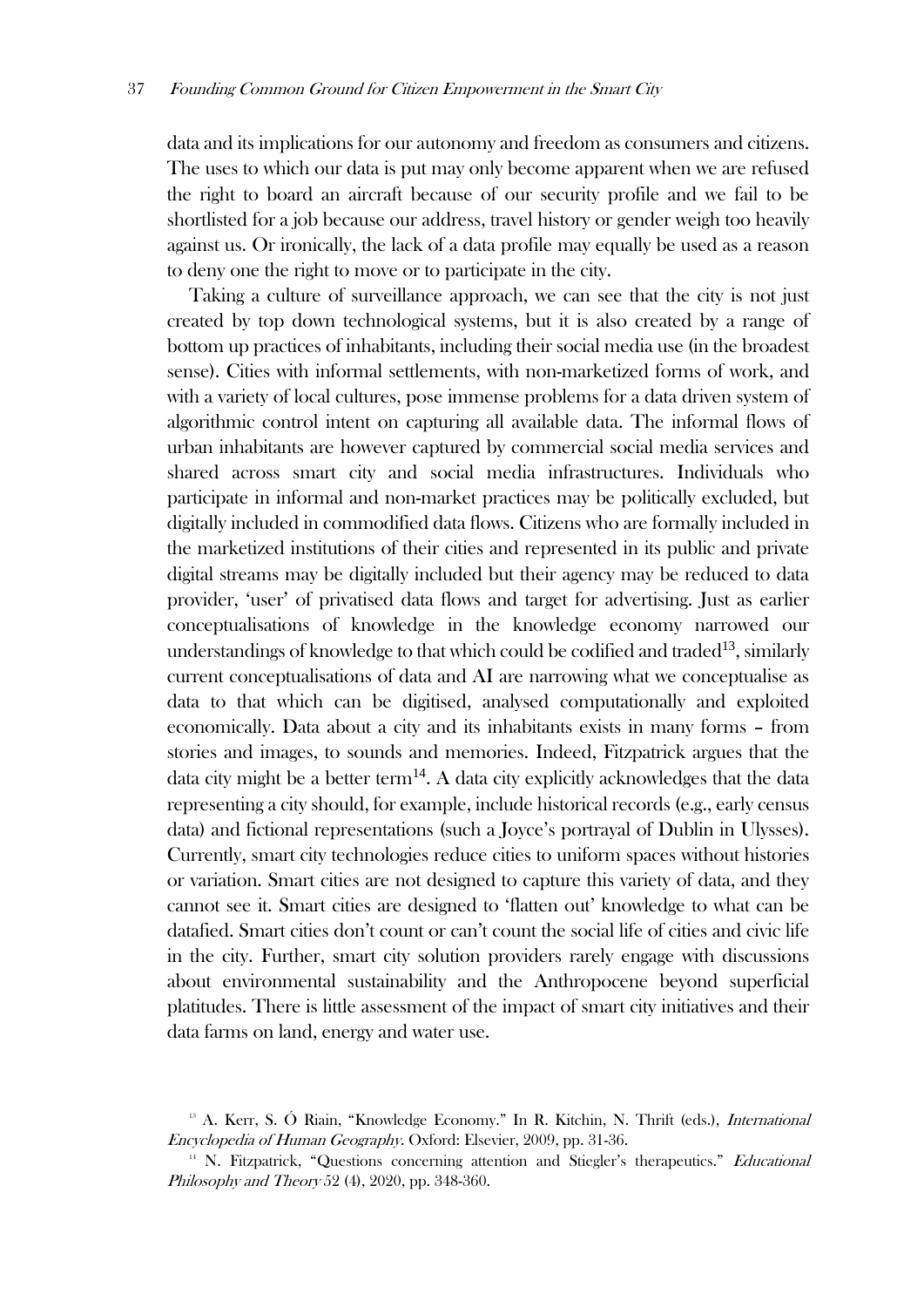Most commercial social media share a common production logic with smart city projects. Indeed, often the services are offered by the same companies. A production logic is a relatively stable set of institutional forms and relationships created by the commodification and industrialisation of culture<sup>15</sup>. The concept developed in relation to the traditional cultural industries where three dominant production logics were identified – the editorial, the publishing and the flow logic. The approach has been adapted to the contemporary cultural and creative industries<sup>16</sup>. The smart city production logic most closely adheres to a commercial data platform logic. This logic has become more evident since the 2008 financial crash and the necessity in public administration to focus on efficiency and cost savings. Indeed, some argue that the 2008 crisis necessitated a shift in the narratives of smart cities from an emphasis on sustainability and climate change to a narrative focussed on entrepreneurship and platformisation<sup>17</sup>. This logic produces data markets that are brokered by private corporations, turn public servants and public institutions into project managers/commissioners, circulates freely given and citizen created content, and datafies its citizens by extracting digital forms of data, analysing them and creating economic value out of them. Smart city technologies mobilise sensors and other technologies in the city to gather live data about, and from, inhabitants and visitors to the city and this data is then mined using AI to generate derived data about an individual so as to provide actionable insights for a range of third parties that enable them to optimize processes for their preferred outcomes. These procedures, processes and their outcomes are largely invisible to city inhabitants, and indeed they may be opaque to city administrators also. They are also anathema to those who conceptualise the city as a public space that should be shaped according to the needs of all inhabitants.

The corporate smart city discourse is based on the datafication of social behaviour and the presumption that all meaningful activity can be sensed, measured and used to eradicate inefficiencies within workflows of a city, conceptualised as a machine<sup>18</sup>. It is ultimately another technique of societal control. The datafication and quantification of social behaviour is not new and scholars like Oscar Gandy have long analysed the use of decision support systems by commercial companies

<sup>&</sup>lt;sup>15</sup> B. Miège, "The logics at work in the new cultural industries." *Media, Culture and Society* 9 (3), 1987, pp. 273-289, https://doi.org/https://doi.org/10.1177/016344387009003002; Id., "Principal Ongoing Mutations of Cultural and Informational Industries." In D. Winseck, D. Yong Jin (eds.), The Political Economies of Media. London: Bloomsbury Academic, 2011.

 $16$  A. Kerr, Global Games. Production, Circulation and Policy in the Networked Age. New York: Routledge, 2017.

<sup>&</sup>lt;sup>17</sup> B. Baykurt, C. Raetzsch, "What smartness does in the smart city: From visions to policy." Convergence, 2020, 1354856520913405.

<sup>&</sup>lt;sup>18</sup> S. Mattern, "Methodolatry and the Art of Measure." Places Journal, 2013. https://doi.org/10.22269/131105. https://placesjournal.org/article/methodolatry-and-the-art-ofmeasure/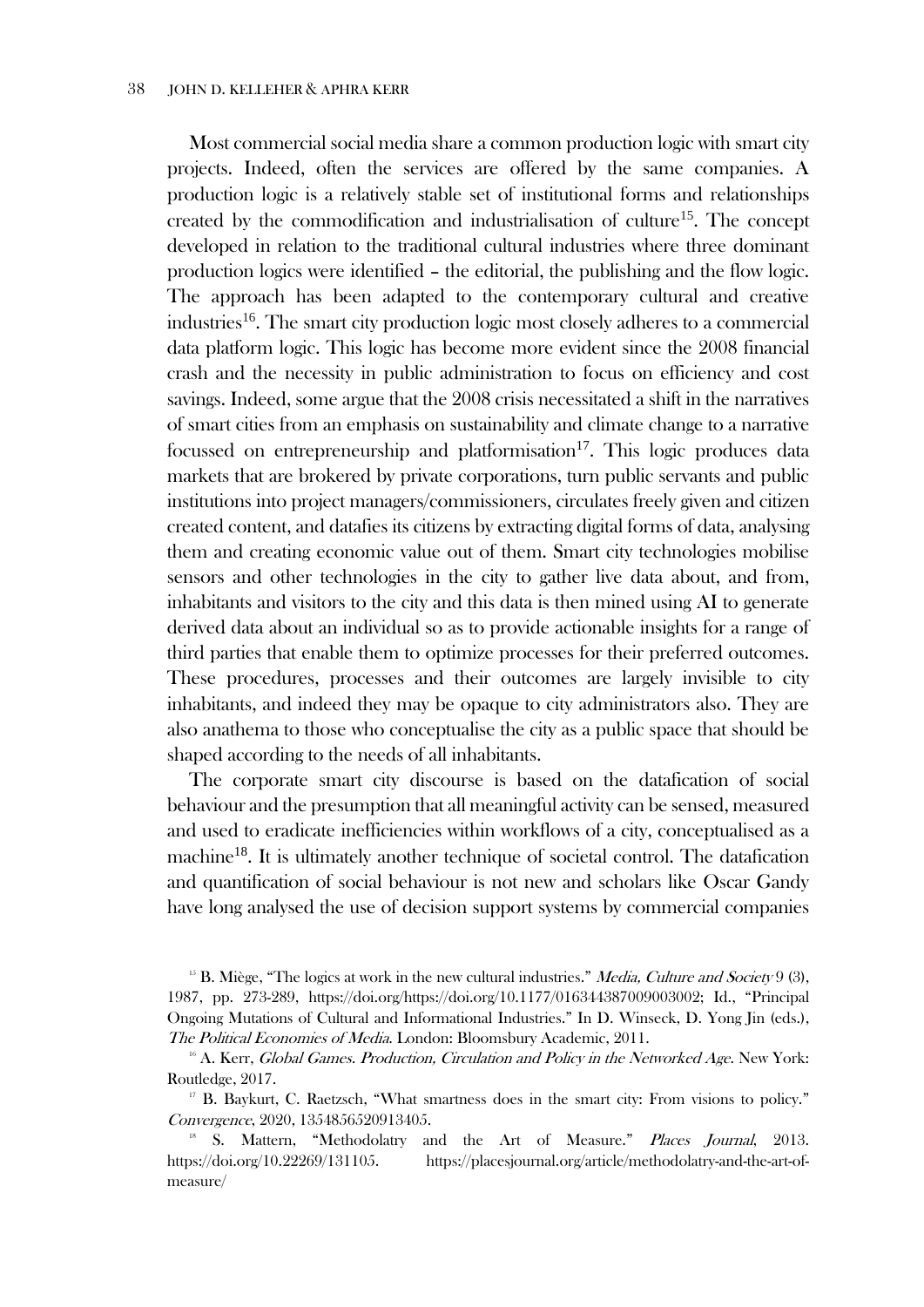as 'discriminatory technology in the panoptic sort'<sup>19</sup>. His 2016 book points to the widespread use of 'predictive intelligence' and warns of the social costs for citizens of the widespread use of discriminatory technologies to guide business decisions. His analysis draws upon the use of prediction techniques in finance, criminal justice and public policy formation in the United States. The detailed exploration of the use and potential outcomes of these technologies and their models is continued by Donald MacKenzie in relation to financial markets<sup>20</sup>, Joe Turow in his analysis of the advertising industry<sup>21</sup> and Dencik et al. in relation to policing<sup>22</sup>. Mansell, Pierson, van Dijck, and Zuboff have drawn our attention to the negative implications of data extraction by social media for user empowerment, and Kelleher and  $T$ ierney<sup>23</sup> highlight how the turn to data science can undermine privacy, amplify profiling, reinforce discrimination, and result in more technocratic societies<sup>24</sup>.

Zuboff explores in detail the prediction imperative and its role in the logic of accumulation at companies like Google and Facebook. Zuboff details how surplus behavioural data can be analysed using 'machine intelligence'<sup>25</sup> to create value through selling this data to advertisers and others. She points to how contemporary commercial platform logics in search, social media and smart city technologies aim to capture more and more of everyday life, including locational data. This phase of surveillance capitalism is not only about mapping and routes, but about routing<sup>26</sup>. The focus of many of these techniques is not just about showing us relevant advertising and information, it is also about influencing user behaviour in 'real spaces in everyday life'. Further, they reduce meaningful social activities to that which can be digitised, captured and exploited economically. They reduce city administration to the control and modification of data flows and city

<sup>19</sup> O. H. Gandy, "Coming to Terms with the Panoptic Sort Oscar." *Computers, surveillance, and* privacy, 1996, p. 132, and Id., Coming to terms with chance: Engaging rational discrimination and cumulative disadvantage. London-New-York: Routledge, p. vii.

<sup>20</sup> See D. MacKenzie, An engine, not a camera: How financial models shape markets. Cambridge: Mit Press, 2008.

 $21$  See J. Turow, Daily You: How the New Advertising Industry Is Defining Your Identity and Your Worth. New Haven, CT, USA: Yale University Press, 2012.

<sup>22</sup> L. Dencik, A. Hintz, Z. Carey, "Prediction, pre-emption and limits to dissent: Social media and big data uses for policing protests in the United Kingdom." New Media & Society, volume 20 (4), 2017, pp. 1433-1450. https://doi.org/10.1177/1461444817697722.

<sup>23</sup> J. D. Kelleher, B. Tierney, *Data Science*, Cambridge, MA: The MIT Press, 2018.

<sup>24</sup> See R. Mansell, "Political Economy, Power and New Media." New Media & Society 6 (1), 2004, pp. 96-105, [https://doi.org/10.1177/1461444804039910;](https://doi.org/10.1177/1461444804039910) Id., Imagining the Internet. Communication, Innovation, and Governance. Oxford: Oxford University Press, 2012; J. Pierson, "Online privacy in social media: a conceptual exploration of empowerment and vulnerability." Communications & strategies (88), 2012, pp. 99-120; J. Van Dijck, "Datafication, dataism and dataveillance: Big Data between scientific paradigm and ideology.", Surveillance & society 12 (2), 2014, pp. 197-208; S. Zuboff, The age of surveillance capitalism.

 $25$  S. Zuboff, *The age of surveillance capitalism*, p. 96.

 $26$  *Ibid.*, p. 152.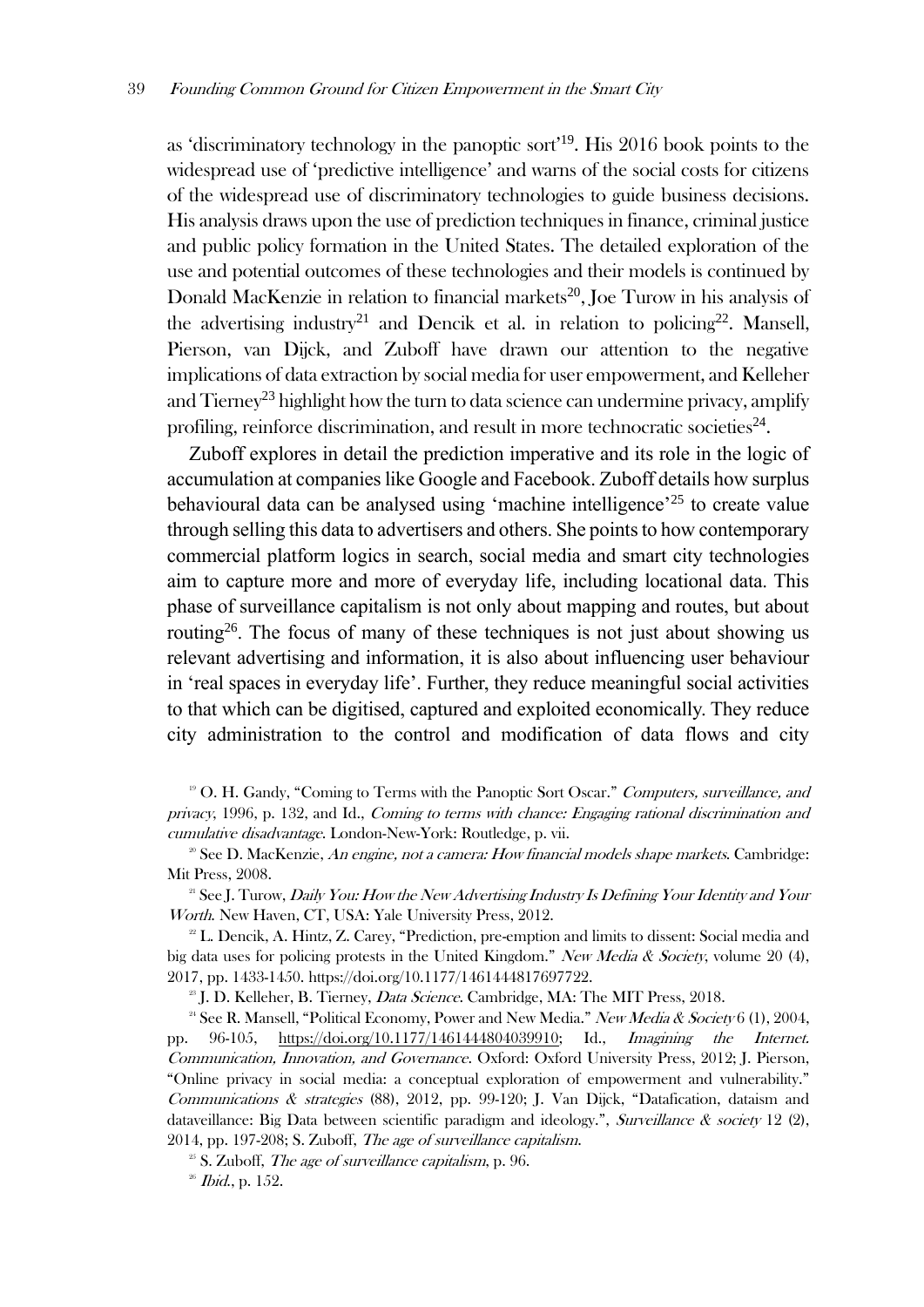inhabitants to their data traces. For van Dijck the normalisation of datafication and dataveillance across society has led to the emergence of a new paradigm or belief in 'dataism' – which assumes not just a belief in the objectivity of data, but also requires trust in the institutions and wider ecosystem that use  $it^{27}$ .

The smart city agenda must be conceptualised within this broader turn to dataveillance, prediction and dataism. It has justifiably received a lot of criticism. It has been criticized for its narrow conceptualization of 'the city' and attempts to reduce the complexity and uncertainty of urban life to a limited type of data. It has been criticised as providing technically determined solutions to social problems and technocratic and undemocratic forms of city governance<sup>28</sup>. While examples of smart cities being designed on green field sites exist – notably Masdar in the UAE and Songdo in South Korea – most 'actually existing' smart city initiatives are grafted onto existing cities and involve complex public/private partnerships or contracts<sup>29</sup>. Their diffusion has been facilitated by political choices at city, state and regional levels and targeted research and innovation investment. Recent research has identified different approaches to smart cities in North American and Europe, with the latter adopting a more 'living labs' approach<sup>30</sup>. Others point to different impacts of big data practices in postcolonial contexts and the need to attend to the differential development of citizen rights, power and marginalisation in different contexts $31$ . In this context studies that highlight the ways in which citizens can reappropriate commercial smart city solutions as new forms of civic infrastructure are welcome<sup>32</sup>. Some research projects now explicitly try to reimagine city data gathering platforms in terms of public interest needs and civic infrastructures and others explore and build co-operative platforms<sup>33</sup>. These types of projects are however rare. More frequently we see that cities are being redesigned as 'entrepreneurial' cities which brand and develop their services to promote business

<sup>27</sup> See J. Van Dijck, "Datafication, dataism and dataveillance...".

<sup>28</sup> See E. Morozov, *To Save Everything, Click Here: The Folly of Technological Solutionism*. New York: PublicAffairs, 2013.

 $29$  T. Shelton, M. Zook, A. Wiig, "The 'actually existing smart city'." Cambridge Journal of Regions, Economy and Society 8 (1), 2014, pp. 13-25. https://doi.org/10.1093/cjres/rsu026. https://doi.org/10.1093/cjres/rsu026.

<sup>30</sup> B. Baykurt, C. Raetzsch, "What smartness does in the smart city...".

<sup>31</sup> E. Ruppert, E. Isin, "Data's empire: postcolonial data politics.". In D. Bigo, E. Isin, E. Ruppert (eds). Data Politics: Worlds, Subjects, Rights. London: Routledge.

<sup>32</sup> S. Y. Perng, S. Maalsen, "Civic Infrastructure and the Appropriation of the Corporate Smart City." Annals of the American Association of Geographers 110 (2), 2020, pp. 507-515. [https://doi.org/10.1080/24694452.2019.1674629.](https://doi.org/10.1080/24694452.2019.1674629)

<sup>33</sup> See for examples the European DECODE project at <https://decodeproject.eu/> and the international projects at<https://platform.coop/>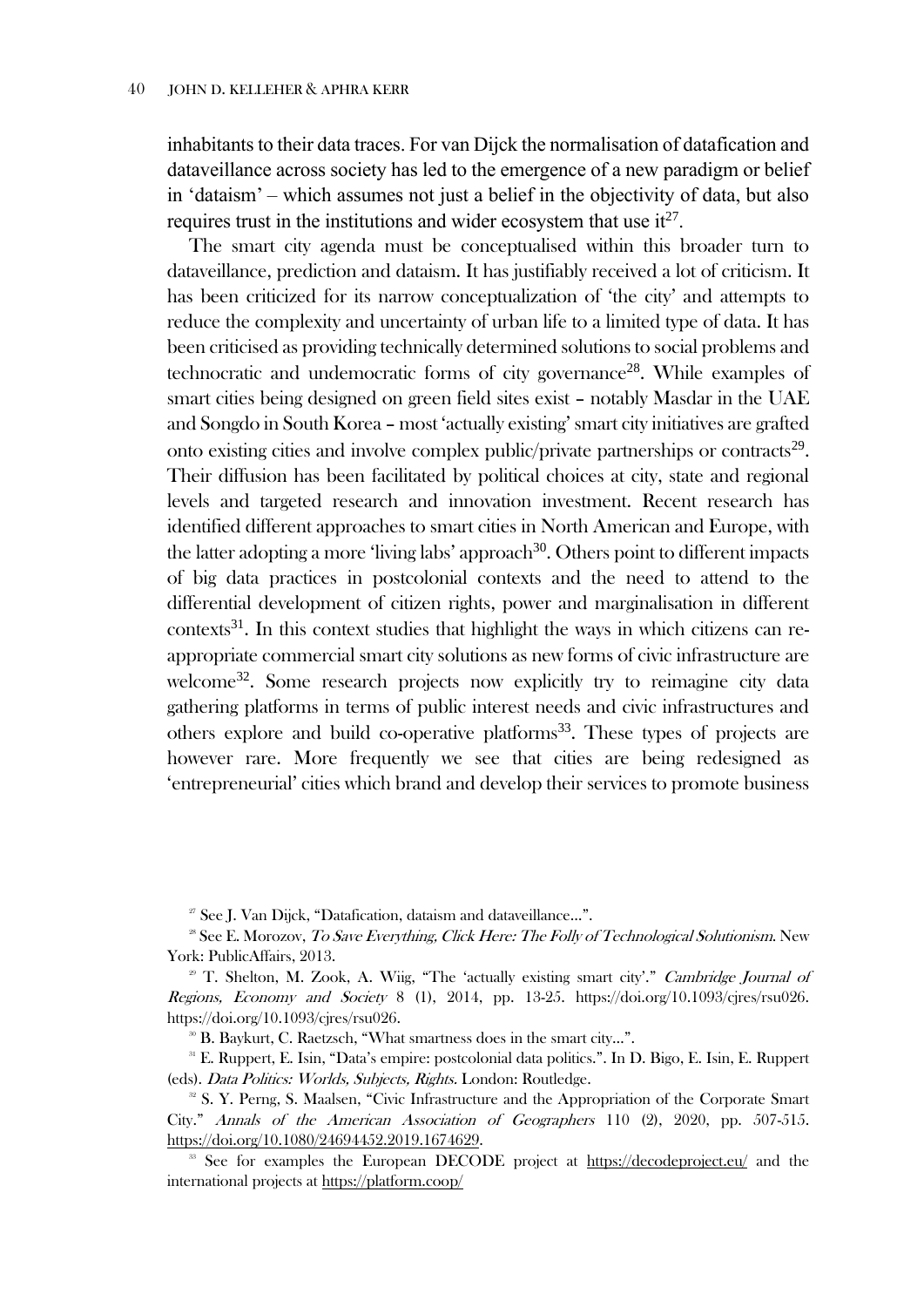innovation and consumption<sup>34</sup>, rather than deliver public spaces and services for all inhabitants<sup>35</sup>.

Legislative and activist attention on datafication has largely focussed on the privacy implications of mainstreaming dataveillance and cultures of surveillance. In Europe data protection legislation is beginning to regulate the ways in which smart cities can work. The European General Data Protection Regulation (GDPR) was introduced in 2018 and is one of the first major legislative attempts to regulate data gathering and to protect user privacy, particularly in relation to personal data. This regulation supplements and strengthens existing policies such as the Data Privacy Shield which attempted to provide a legal basis for the sharing of data between companies in the US and Europe<sup>36</sup>. GDPR and related policies aim to make data gathering and use more transparent and those who are gathering it more accountable. However, a useful starting point in this aim of greater transparency in contemporary data economies is to understand how 'smartness' in smart cities works. Smartness in smart cities relies not just on data gathering and extraction, but also on applying prediction and optimisation techniques to that data to generate 'actionable insights' that inform decisions and shape outcomes. In what follows we introduce the concepts of digital footprints and explore how predictive modelling in AI operates $37$ .

## DIGITAL FOOTPRINTS AND PREDICTIVE MODELLING IN AI

The proliferation of sensors in modern urban environments and the diffusion of smart phones and social media use means that it has never been easier to collect data on citizens. The amount of data that is currently captured about citizens as they move through an urban environment is much higher than most inhabitants are aware of, and can be done through a variety of channels, including face recognition applied to on-street or in-door video surveillance, credit card purchases and ATM withdrawals, loyalty schemes at supermarkets, and the tracking of mobile phone calls. In 2009 the Dutch Data Protection Authority estimated that the average Dutch citizen was recorded in 250 to 500 databases, and this figure could rise to 1,000

<sup>37</sup> J. D. Kelleher, B. Tierney, *Data Science*.

<sup>&</sup>lt;sup>34</sup> P. Lawton, "An Analysis of Urban Public Space in Three European Cities: London, Dublin and Amsterdam." Geography. University of Dublin, 2009.

<sup>&</sup>lt;sup>35</sup> See L. O'Keeffe "Spaces of Reproduction: How Teenagers Co-construct post-industrial soundscapes in Smithfield, Dublin" (2014). PhD Sociology, Maynooth University, available online: [http://mural.maynoothuniversity.ie/view/ethesisauthor/O\\_Keeffe=3ALinda=3A=3A.html.](http://mural.maynoothuniversity.ie/view/ethesisauthor/O_Keeffe=3ALinda=3A=3A.html) P. Lawton, "An Analysis of Urban Public Space in Three European Cities…"; L. O'Keeffe, A. Kerr, "Reclaiming Public Space: Sound and Mobile Media Use by Teenagers." International Journal of Communication 9, 2015. http://ijoc.org/index.php/ijoc/article/view/3674

<sup>36</sup> C. O'Rourke, A. Kerr, "Privacy Shields for Whom? Key Actors and Privacy Discourses on Twitter and in Newspapers." Westminster Papers in Communication and Culture, 12 (3), 2017.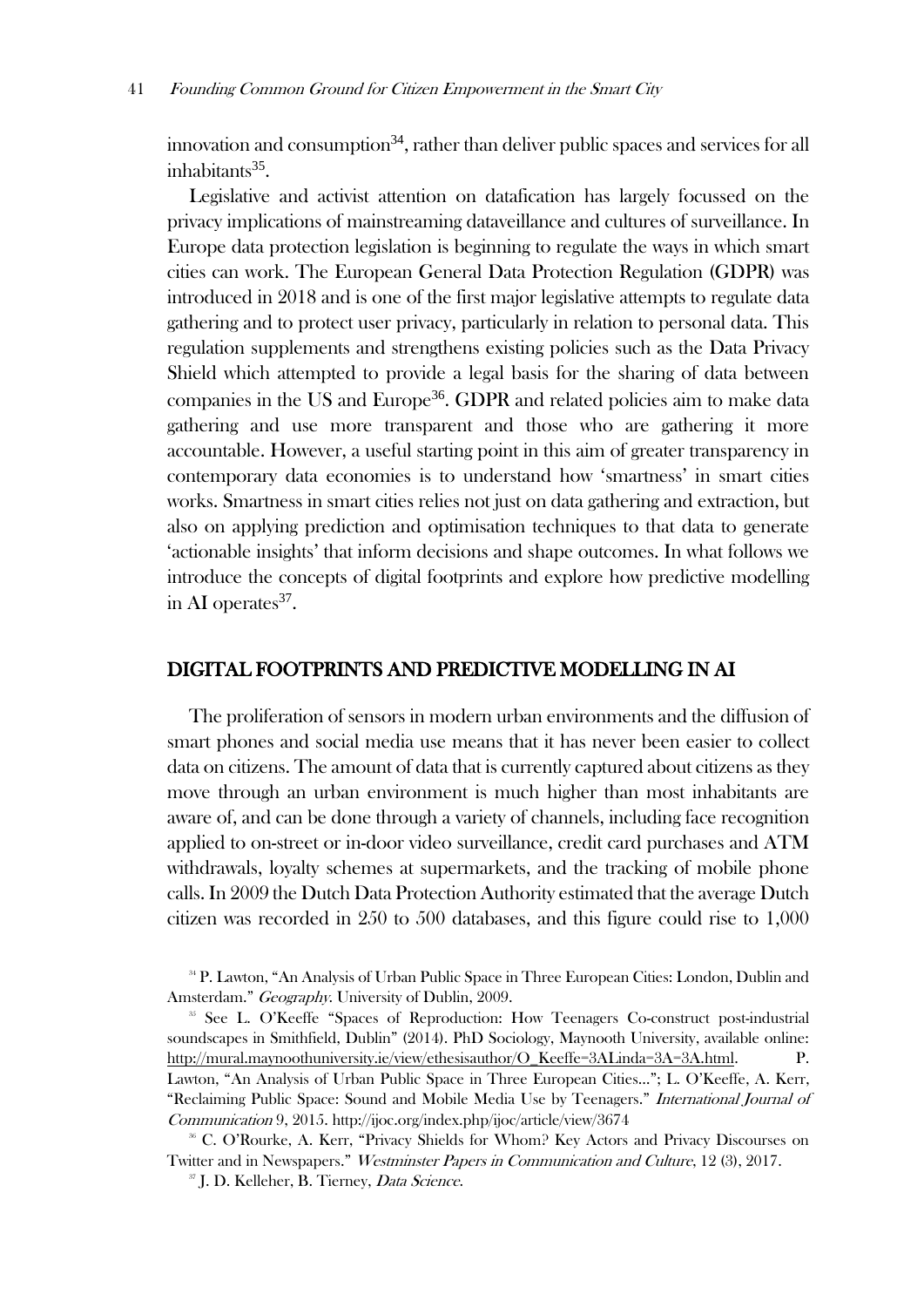#### 42 JOHN D. KELLEHER & APHRA KERR

databases for some citizens<sup>38</sup>. Haggerty and Ericson introduce the concept of the 'data double'<sup>39</sup> building upon the work of Mark Poster<sup>40</sup>, to conceptualise an abstract multiplication or an additional self that circulates in centres of calculation. Others call it our data shadow, and they argue that "what we are witnessing at this point in time is the triumph of representation over being"<sup>41</sup>.

We introduce the term *digital footprint* to describe all the data trails that a person leaves as they move through an environment. These data trails can be captured under two different conditions: 1) a person may choose to share data about themselves, or 2), the data may be collected without the awareness and/or consent of the person. To distinguish these two conditions of data capture, the term data footprint is used to describe data that is collected with the awareness of the individual, and the concept of the data shadow is narrowed from its previous uses, to describe data that is captured about an individual without their awareness. Both are subsets of one's digital footprint, see [Figure 1.](#page-9-0)



Figure 1 The Datafied Citizen

<span id="page-9-0"></span>The collection of data pertaining to an individual without their awareness is problematic, but it occurs constantly in public smart city projects. However, even data that is collected with the consent of an individual can be harmful to them in ways that they are not aware off and may be used, reshared, or repurposed in ways that they did not expect, or indeed were not aware were possible. The fact that multiple data sources may be merged without an individual's knowledge means that different pieces of data that an individual consented to share in separate and distinct contexts may later be integrated into the digital footprint of the individual; and, these

<sup>38</sup> B.-J. Koops, "Forgetting Footprints, Shunning Shadows: A Critical Analysis of the 'Right to Be Forgotten' in Big Data Practice." SCRIPTed 8 (3), 2011, pp. 229-256. https://doi.org/10.2139/ssrn.1986719.

<sup>39</sup> K. Haggerty, R. Ericson, "The surveillant assemblage." The British Journal of Sociology, 51 (4): 200, pp. 605-622 (613). http://dx.doi.org/10.1080/00071310020015280.

<sup>40</sup> M. Poster, *The Mode of Information. Poststructuralism and Social Context*. Cambridge, UK.: Polity Press, 1990, p. 97.

<sup>41</sup> Critical Art Ensemble, 1995, cited in R. Kitchin, *The Data Revolution: Big Data, Open Data,* Data Infrastructures & Their Consequences. London: Sage, 2014, p. 177. See [http://critical-art.net/.](http://critical-art.net/)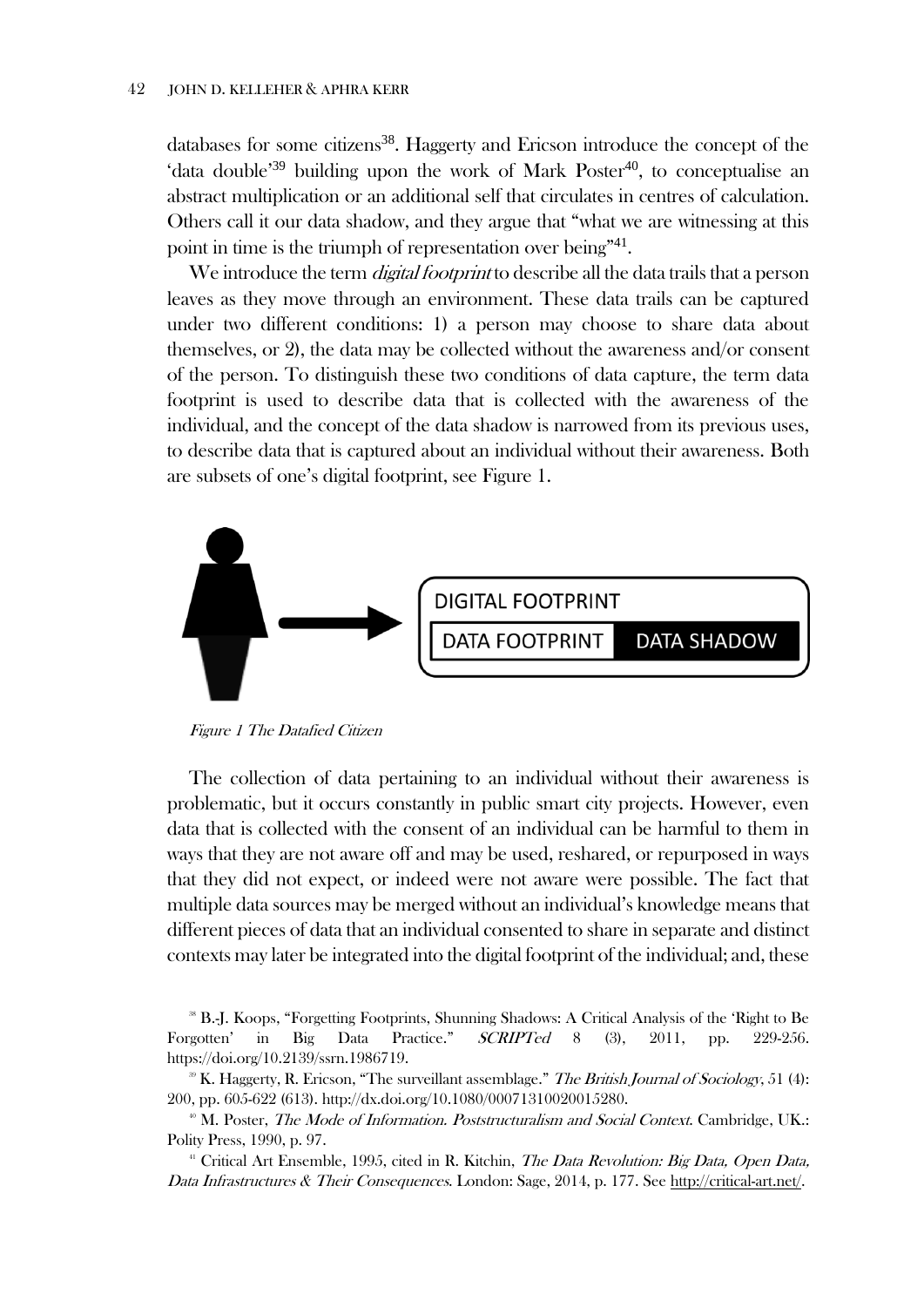out-of-context data linkages, combined with the power of modern predictive modelling systems, means that accurate and inaccurate inferences in relation to sensitive personal characteristics (such as their sexual orientation, political and religious views, and their use of addictive substances) may be inferred from data that might appear unrelated. Indeed, it is just this type of inferential analysis of data that modern AI technologies enable.

The AI methods used to analyse contemporary forms of big data are commonly termed: Machine Learning, Deep Learning and Predictive Analytics<sup>42</sup>. Broadly speaking modern AI can be understood as a set of technologies that are designed to support data-driven decision making. The core idea being that the AI system can 'crunch the numbers' to find some insight into a problem that informs the outcome of the decision. The current wave of innovation in AI is primarily driven by machine learning. Machine learning is the subfield of AI that designs and evaluates algorithms that can learn from data. Within a datafied system, be it a smart city or some other system, all entities (people, objects, documents, locations, events, processes, and so on) are represented by vectors of features, where each feature records a measurement of a single aspect of the entity. In this context, machine learning from data involves selecting a computational model based on patterns of correspondence between features in a dataset so that the model can accurately map from a set of known input features to a value for an output feature. The computer model predicts the unknown output, and the computer model encodes the rules (extracted from the data by the machine learning algorithm) mapping from the inputs to the output. This task of mapping from a set of known inputs to the unknown output value is known as prediction, hence the computational model that encodes the mapping is known as a prediction model.

To provide a concrete example of how predictive AI works imagine a citizen in a smart city applies for rent support. As is the case with all datafied entities the digital footprint of this citizen will be encoded as a vector of features. Now imagine, that one element (i.e., feature) of this citizen's digital footprint is missing a value and this missing value would be useful in informing the rent support decision. There are many reasons why the value for a target feature may be missing from an individual's digital footprint. Indeed, the citizen may have actively chosen to keep it private. [Figure 2](#page-11-0) illustrates this situation and uses the '?' to indicate a missing value in the digital footprint. We use the term *target feature* to denote the feature in the dataset for which the value is missing. The goal of predictive AI is to predict the missing value of the target feature.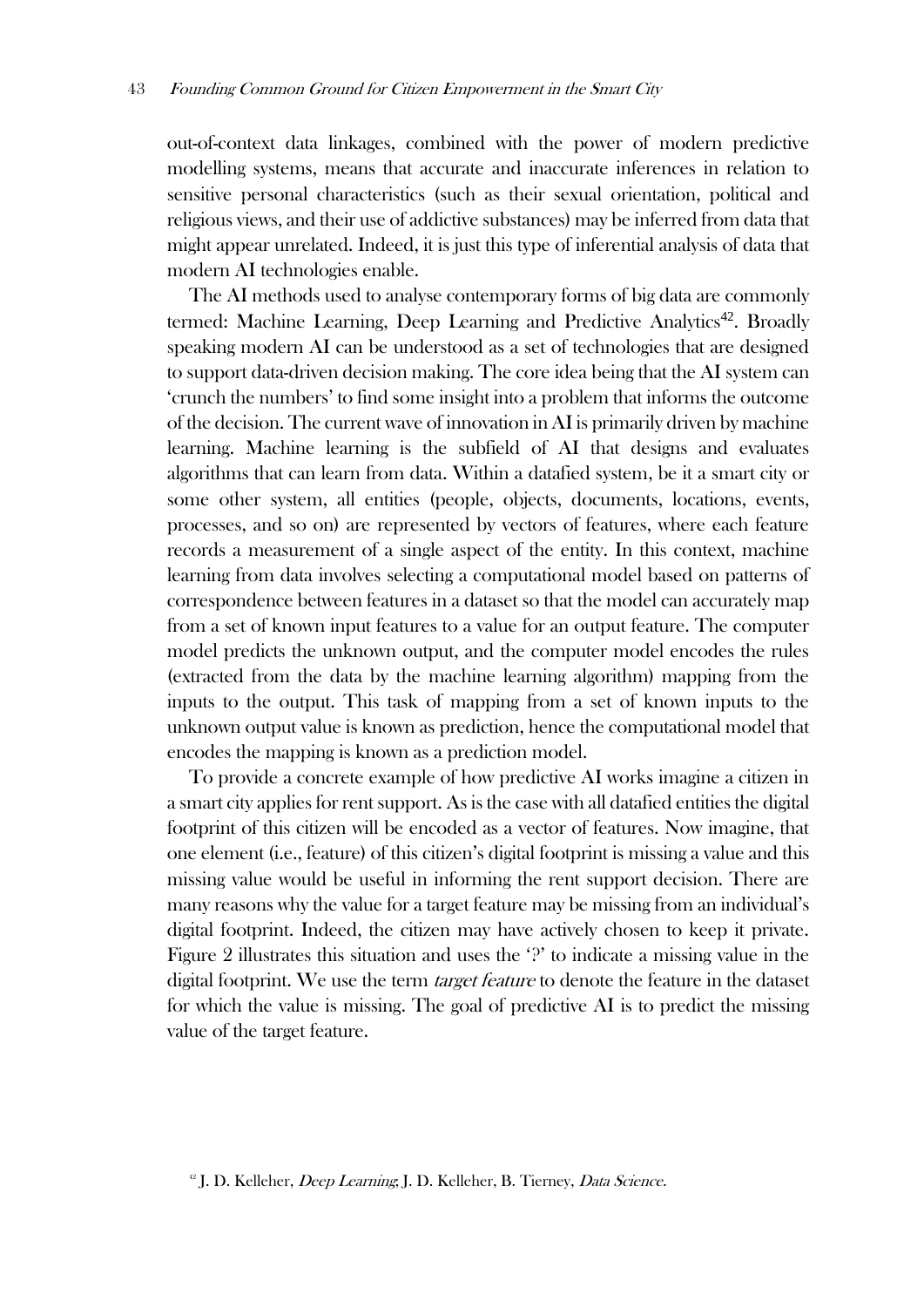

<span id="page-11-0"></span>Figure 2 The Datafied Citizen with Data Missing from their Digital Footprint

This missing data value can be predicted (or inferred or estimated) using a prediction model. [Figure 3](#page-12-0) illustrates the data capture, analysis and decision process enabled by AI predictive models. The process begins by capturing data relating to other citizens in the city in which the digital footprint of each citizen included in the dataset records a measurement corresponding to the missing data for the citizen in [Figure 2](#page-11-0) (i.e., each of the digital footprints in the dataset records a value for the target feature for the citizen the digital footprint describes). Once the dataset has been created the data analysis process begins. There are two phases to the data analysis process, training and prediction (also known as inference). In the training phase a machine learning algorithm processes the dataset and selects the prediction model that most accurately maps from a set of known inputs (the values for the features in a digital footprint that are not the target feature) to a value for the target feature (i.e., the prediction model's output). Once the prediction model has been selected the second phase of data analysis (the prediction or inference phase) begins. In this phase the incomplete digital footprint for the citizen is inputted – into the prediction model and the model generates an estimate of the value for the target feature. This predicted output is then used to inform the final decision of whether to grant rental support or not.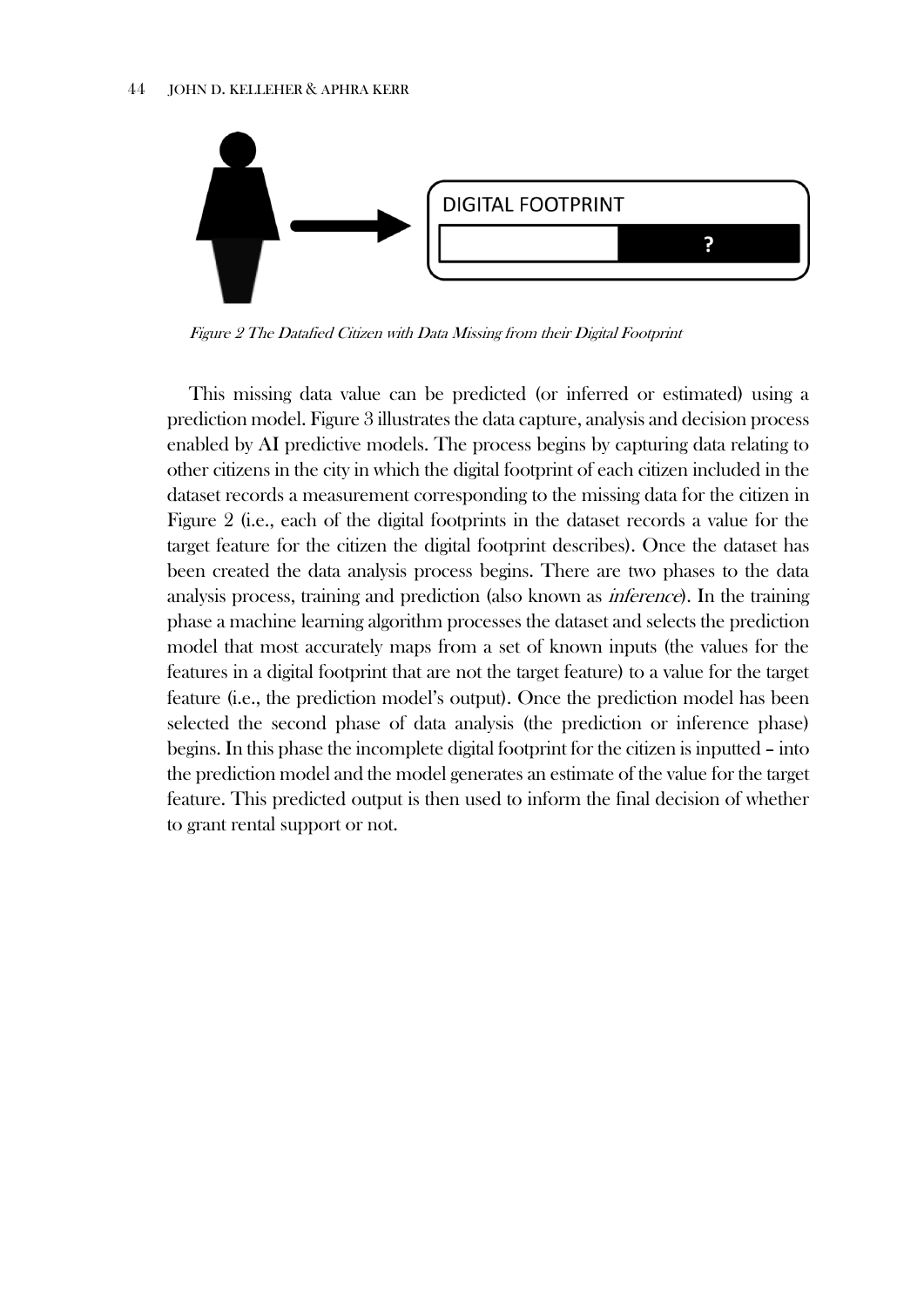

Figure  $3$  The data capture, analysis and decision cycle enabled by predictive  $AI$ 

<span id="page-12-0"></span>The process of predicting an unknown output value based on a set of known inputs links to decision making in that the predicted value is used to inform or drive the decision. In the above example we have focused on predictions pertaining to individual citizens; however, the problems to which prediction techniques are applied are multiple: for example, a predictive model could be used to map from a set of inputs describing an email to an output that identifies whether the email is spam or not, from a set of features describing a loan application to an output determining whether the loan should be granted or not, from an image of a street to an output describing whether an 'individual of interest' is present in the image, from a set of features describing a location in a city at a particular time to whether a police patrol should be deployed there in the next hour, and so on. Furthermore, in many of these cases the prediction made by a model is not used by a human decision maker but rather triggers automated algorithmic governance. In scenarios where decisions are automated the prediction model is given an agency that directly impacts outcomes for individuals within a city. Indeed, even where a human decision maker is in the decision loop, prediction models still retain agency in that they often indirectly affect decisions and outcomes. In this new AI predictive reality, prediction is part of a new 'animism' as objects become more animated and active in our everyday lives<sup>43</sup>.

One application of predictive analytics for which a significant amount of research has been done is to create predictive models that forecast individual trajectories through a city. The motivations for this research can range from optimizing traffic

 $43$  M. Hildebrandt, *Smart technologies and the end (s) of law: novel entanglements of law and* technology. Cheltenham: Edward Elgar Publishing, 2015.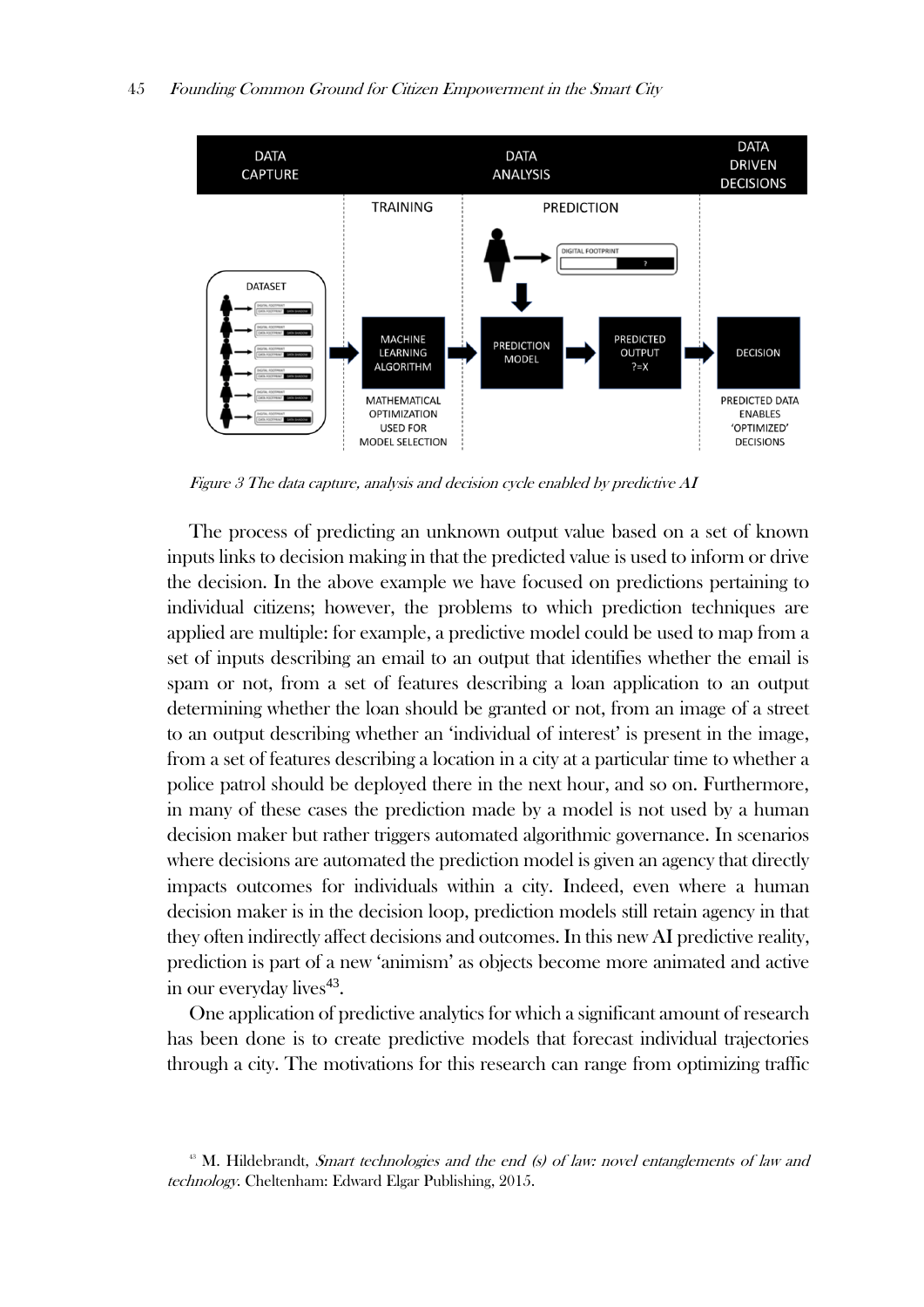managements, to urban planning, and location-based advertising<sup>44</sup>. The accuracy of predictive models on this task is very high. For example, Song et al. found a potential predictability of 93% across a dataset of human mobility of 50,000 individuals<sup>45</sup>, and more recently Kulkarni et al. showed that by extending the information used by the predictive models the upper-bound on the accuracy of these models can be further increased<sup>46</sup>. The results of this research indicate that human mobility behaviour is highly predictive, irrespective of variations between individuals in terms of the distance they cover on a regular basis. A positive reading of the regularity and predictability of human mobility behaviour is that smart city technology can be successfully applied to a range of applications based on human mobility, e.g. traffic management, etc. However, the negative implication is that unless the appropriate safeguards in relation to data collection and data reuse are in place then individual privacy and freedoms are seriously diminished. The fact that modern data driven models can be used to infer an individual's characteristics and to predict their location means that the infrastructure of a smart city can readily be repurposed to continuously surveil citizens.

The development of a culture of surveillance with both commercial smart city technologies and broader social media technologies collecting data, both with and without our awareness, and a range of predictive technologies attempting to control and cajole social behaviour has turned the contemporary city into a generalised panopticon. The panopticon is a building developed by Jeremy Bentham in the  $18<sup>th</sup>$  century that was intended for use in institutions, such as prisons or psychiatric hospitals. The building was designed so that the staff could observe the inmates without the inmate's knowledge, and so the inmates were forced to act as though they were always being watched. As Foucault notes the panopticon is "a mechanism of power reduced to its ideal form."<sup>47</sup> It is one of the most pervasive metaphors for the regulation of bodies by technologies and it has been applied to a range of technologies. Surveillance in the panopticon was based on looking and it was used to monitor and control people for specific purposes.

Some have argued that the panopticon and surveillance as metaphors and concepts are insufficient to capture the ways in which contemporary big data is now being repurposed by corporations, states and citizens to surveil everyone

<sup>44</sup> V. Kulkarni, A. Mahalunkar, B. Garbinato, J. D. Kelleher, "Examining the Limits of Predictability of Human Mobility." Entropy 21 (4), 2019, p. 432. https://doi.org/10.3390/e21040432. https://www.mdpi.com/1099-4300/21/4/432.

 $45$  See C. Song, Z. Qu, N. Blumm, A. L. Barabasi, "Limits of Predictability in Human Mobility." Science 327 (5968), 2010, pp. 1018-1021. [https://doi.org/10.1126/science.1177170;](https://doi.org/10.1126/science.1177170) [http://www.sciencemag.org/cgi/doi/10.1126/science.1177170.](http://www.sciencemag.org/cgi/doi/10.1126/science.1177170)

<sup>46</sup> See V. Kulkarni, A. Mahalunkar, B. Garbinato, J. D. Kelleher, "Examining the Limits of Predictability of Human Mobility."

<sup>&</sup>lt;sup>47</sup> M. Foucault, *Discipline and Punish*. New York: Random house, 1977.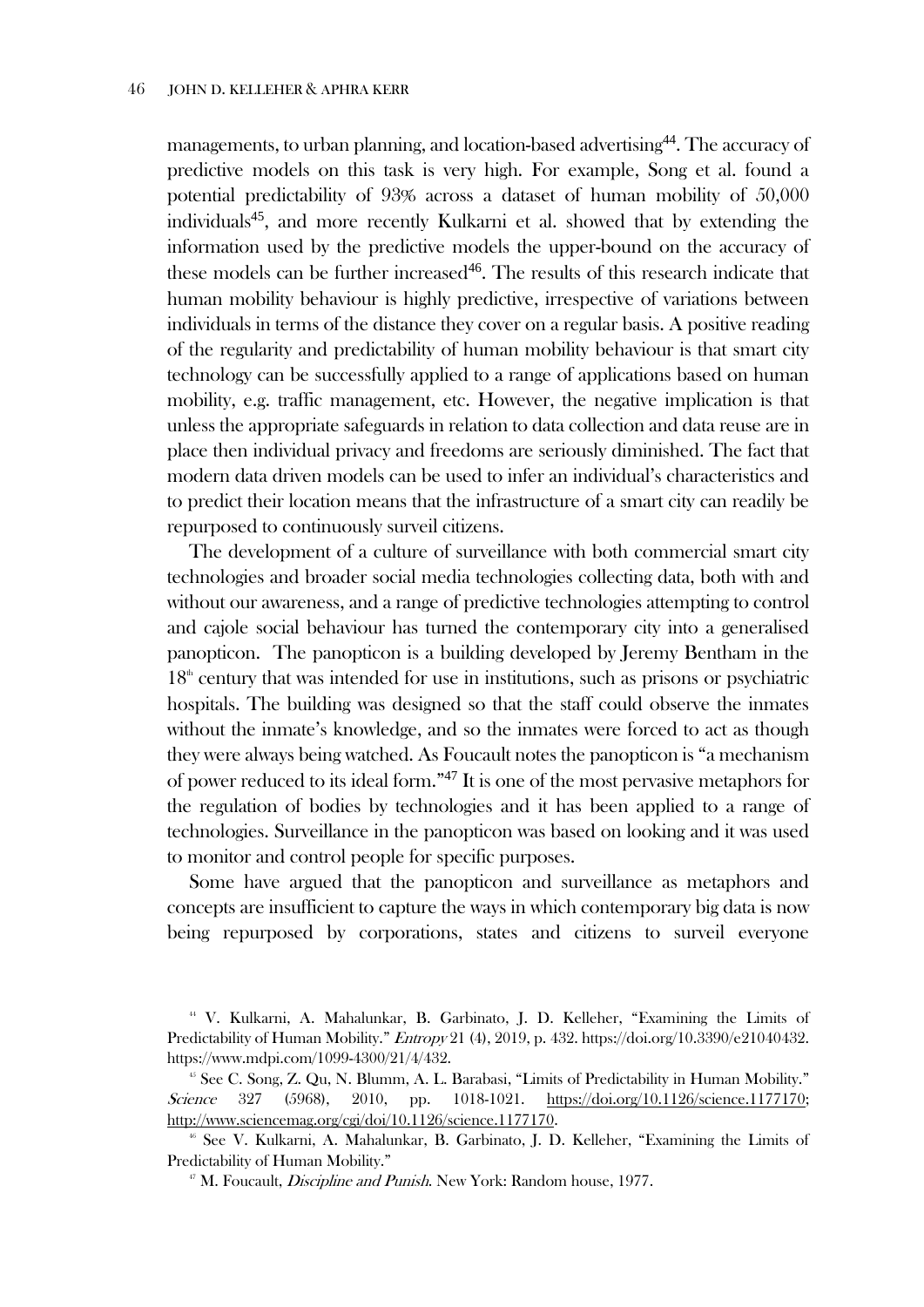everywhere<sup>48</sup>. We are post-panoptical for  $Lyon<sup>49</sup>$  while others still wish to keep the critical insights of the original Foucauldian critique<sup>50</sup>. Indeed, even if we hold onto the critique, it might be appropriate to think about the convergence of discreet surveillance systems into broader 'surveillant assemblages' and to approach the culture of surveillance as one in which all types of data are gathered all the time for unspecified purposes<sup>51</sup>. As Lyons notes, while the surveillance state and surveillance capitalism suggest surveillance is done to us, surveillance culture is even broader and points to the deep entanglement of surveillance in all aspects of social life. Smart city systems cannot be divorced from everyday data driven consumer systems such as social media or supermarket reward systems. Even when our data is missing from the specific informational system, automated processes can be used to predict and infer our features with a high degree of accuracy. The focus of any therapeutics therefore needs to be not only on consent or awareness, but also on the ways in which these systems optimise and marginalise certain behaviours and outcomes.

# SMART CITIES AS SOCIO-TECHNICAL SYSTEMS OF OPTIMISATION AND MARGINALISATION

Sociologists of technology have long argued that technologies are never value free<sup>52</sup>. Thus, it is important to investigate the choices and values that are coded into contemporary datafication systems and optimisation techniques. In this section we aim to unbox some of the AI technologies and methods within Zuboff's prediction imperative and debunk the notion that such systems are value free. The commercial smart city discourse foregrounds the computational quantification and algorithmic governance of a city to more efficiently manage infrastructures and services and reduce costs<sup>53</sup>. The technocratic language often positions city administrations as

<sup>48</sup> See M. Andrejevic, "The Work of Watching One Another: Lateral Surveillance, Risk, and Governance." Surveillance & Society 'People Watching People' 2 (3), 2004, p. 479. http://www.surveillance-and-society.org; S. Braman, "Information, Policy and Power in the Informational State." In S. Braman (ed.), Change of State. Information, Policy and Power. Cambridge: MIT Press, 2006, pp. 313-328.

 $49$  D. Lyon, *The culture of surveillance*, p. 34.

<sup>50</sup> See B. Simon, "The Return of Panopticism: Supervision, Subjection and the New Surveillance." Surveillance & Society 3 (1), 2005, pp. 1-20. http://www.surveillance-andsociety.org/articles3(1)/return.pdf.

<sup>51</sup> See R. Ericson, K. Haggerty, *The new politics of surveillance and visibility*. Toronto: University of Toronto Press, 2006 and K. Haggerty, R. Ericson, "The surveillant assemblage"; S. Braman "Information, Policy and Power in the Informational State"; J. Van Dijck, "Datafication, dataism and dataveillance…".

<sup>52</sup> See A. Feenberg, *Questioning Technology*. Vol. Book, Whole. Hoboken: Taylor and Francis, 2012; J. Wajcman, Techno Feminism. Cambridge: Polity, 2004; L. Winner, "Do artifacts have politics?".

 $^{53}$  A. Greenfield, *Against the smart city*. 1.3 edition. New York: Do projects, 2013.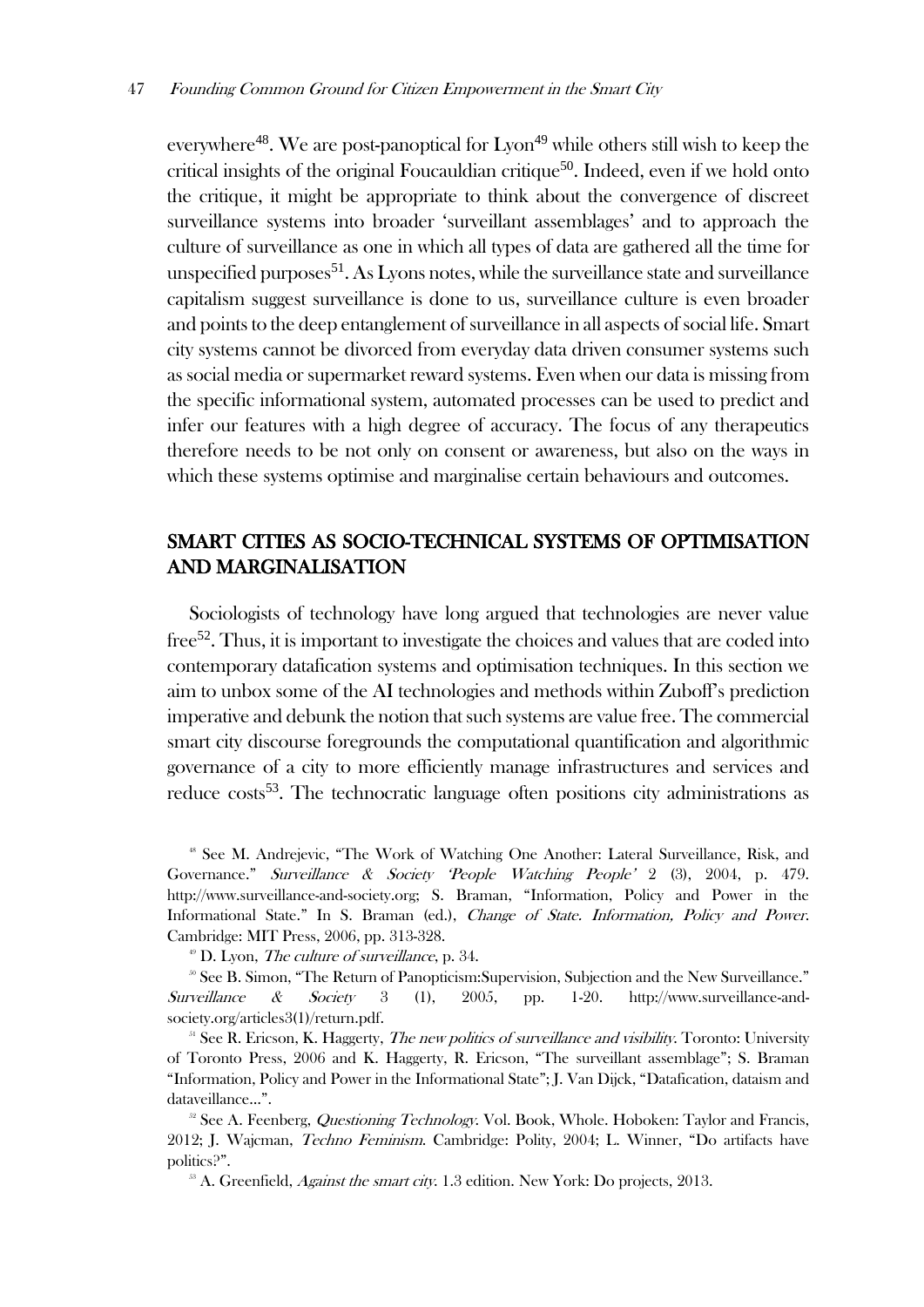inefficient, private enterprise as the deliverer of innovative solutions, and city inhabitants as passive providers of data and receivers of services<sup>54</sup>. They portray smart city technologies as data driven algorithmic systems for decision making that are objective and neutral, apolitical and value free, following the more general turn to 'dataism'<sup>55</sup>. Algorithmically driven optimisation processes rely on a range of decisions including accessing a pre-existing data set, choosing between different abstract models, and the creation of model selection criteria. In other words, these algorithmic processes are based on a range of choices and decisions made by humans, and the resulting socio-technical systems can introduce, emphasise or amplify digital and social inequalities.

Managing a city involves a multi-level set of strategic and practical decisions, for example on the allocation of services and resources, on the routing of public transport, and the funding of art and cultural initiatives. In its most general sense, optimisation of decision making in a city involves gathering evidence to inform policy development and the selection of an approach from among a set of alternatives which maximises (or optimizes) for some predefined criterion defined usually in relation to the public interest and quality of life in the city. Similarly, in a data driven optimised decision-making process, choices must be made as to the design and selection of the decision criterion, and how the assessment criterion is applied to the considered alternatives<sup>56</sup>. It is also crucial to know who chooses, which alternatives are considered, and what criteria or values inform the choice. Each of these decisions feed into the determination of the final decision, and each of these decisions is open to subjectivity and bias. Furthermore, any decision process, be it framed as optimisation or not, necessarily involves the selection of one outcome and the rejection of alternatives.

The promise of current smart city technologies is that big data and AI systems will enable the optimal running of the city in an efficient manner. Indeed, as shown in [Figure 3](#page-12-0) the process of optimisation (or selection to maximize a criterion) is also at the core of modern AI and machine learning. However, it is important to recognise that the appeal to 'smart' data driven predictive technologies does not remove the problem of bias within the decision-making process, nor the resulting marginalisation of those who are not optimised for. The machine learning task of learning from data involves an algorithmic process that selects a predictive model

<sup>&</sup>lt;sup>54</sup> C. Coletta, R. Kitchin, "Algorhythmic governance: Regulating the 'heartbeat' of a city using the Internet of Things." Big Data & Society 4 (2), 2017, 20539517177424182017; C. Coletta, L. Heaphy, and R. Kitchin, "From the accidental to articulated smart city: The creation and work of 'Smart Dublin'." European Urban and Regional Studies 26 (4), 2019, pp. 349-364. https://doi.org/10.1177/0969776418785214.

<sup>&</sup>lt;sup>55</sup> See J. Van Dijck, "Datafication, dataism and dataveillance...".

<sup>&</sup>lt;sup>56</sup> R. Kitchin, "Big Data, new epistemologies and paradigm shifts." Big Data & Society 1 (1), 2014, 2053951714528481. https://doi.org/doi:10.1177/2053951714528481; Id., The Data Revolution; O. H. Gandy, "Coming to Terms with the Panoptic Sort Oscar."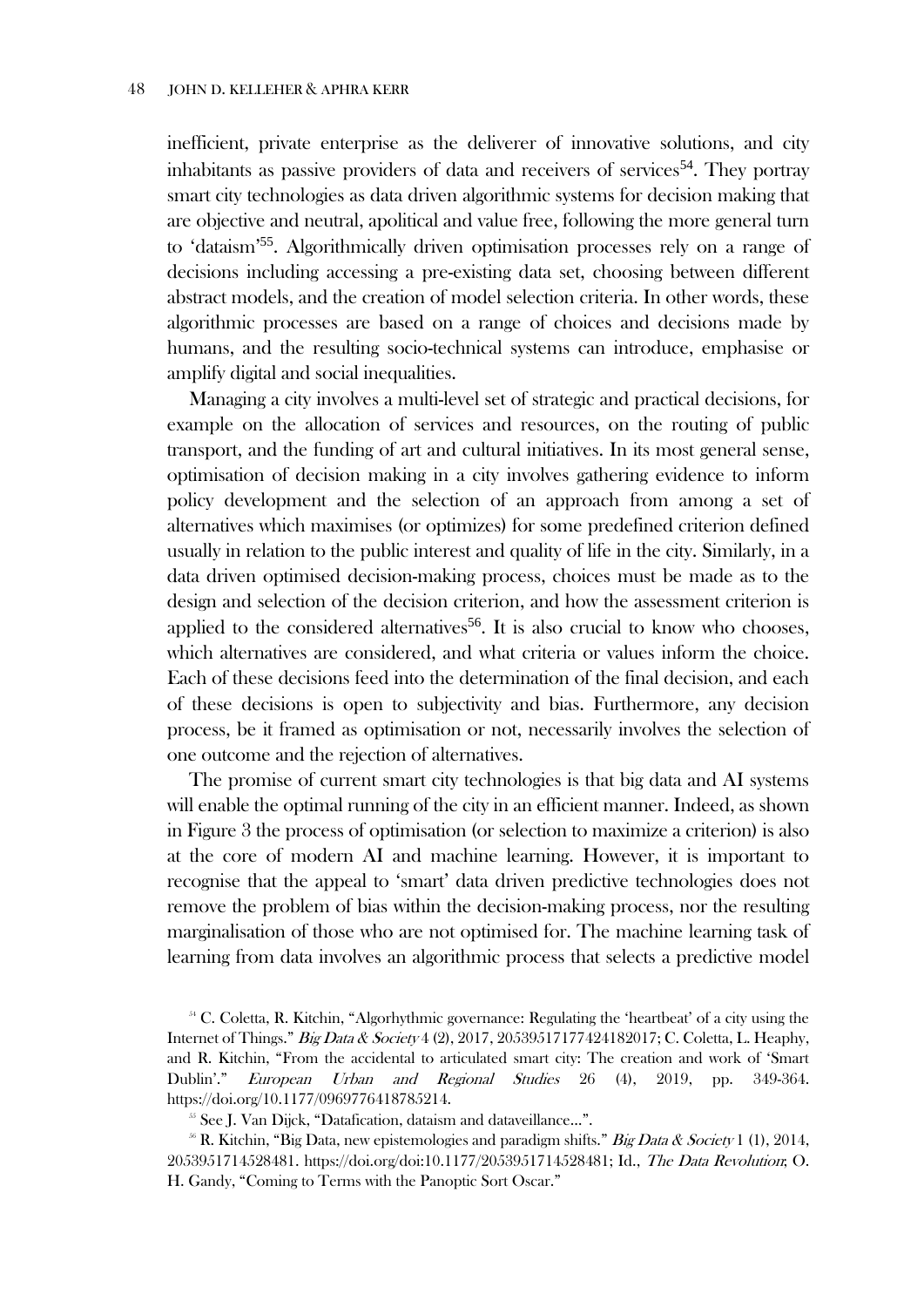from a set of alternative models based on which candidate model best fulfils the predefined criterion. There are many different machine learning algorithms, for example, backpropagation, stochastic gradient descent, and linear programming. However, as Kelleher sets out, all of these machine learning algorithms requires the following inputs (1) a dataset of examples, (2) a set of candidate models that will be considered for selection, (3) a model selection criterion, also known as an objective function or a fitness function; and, given these inputs all of these algorithms search through the set of candidate models to find the model that best fulfils the objective function with respect to the dataset<sup>57</sup>. In effect, all these algorithms are optimisation processes, which differ in the ways that they define the set of candidate models and how they organise the search through the candidate prediction models.

[Figure 3](#page-12-0) illustrated how mathematical optimisation is a key step within the data capture, data analysis and data driven 'optimised' decision process at the heart of modern AI and smart city technology. Within this figure the analysis step frequently involves using machine learning to induce a predictive model from the data, and then using the predictions of the model to inform/drive 'optimised' decision making. Importantly, for this discussion, although the term 'optimisation' can at a surface level appear to be a positive outcome, any optimisation is a trade-off. Optimising for one outcome necessarily means marginalising other possibilities. It is impossible for an information system to optimize for all outcomes at the same time. This is a crucial factor to consider when such systems are introduced into our cities and deployed in relation to public services. Just as with the optimisation of a social system, the choice of one alternative decision-making process (in this case, prediction model) necessarily involves the marginalization/discarding of alternative decision models. Although it may not appear that the preferencing of one computational model over another should be of serious concern to us from a smart city perspective this is not the case. In the modern smart city context these computational models have impact in the world and their decisions affect real lives, and so the selection of a particular predictive model through a computational process of optimisation of an objective function viz-a-vie a dataset is directly related to the marginalisation of groups and individuals who would have received better outcomes if a different model had been selected for deployment.

What is more, the computational process of optimisation is as open to subjective bias as any social system of optimisation. The same questions that are rightly asked in the social context with respect to who chooses what outcomes we should optimise for, what alterative solutions will be considered and what criterion should be used to guide the choice, are also directly relevant in the algorithmic optimisation of decision making that affect our lives. Indeed, further questions are also necessary, such as which data is used or not used and why. Emerging research has found that the application of AI systems by city administrations and third parties to public

<sup>57</sup> J. D. Kelleher, Deep Learning.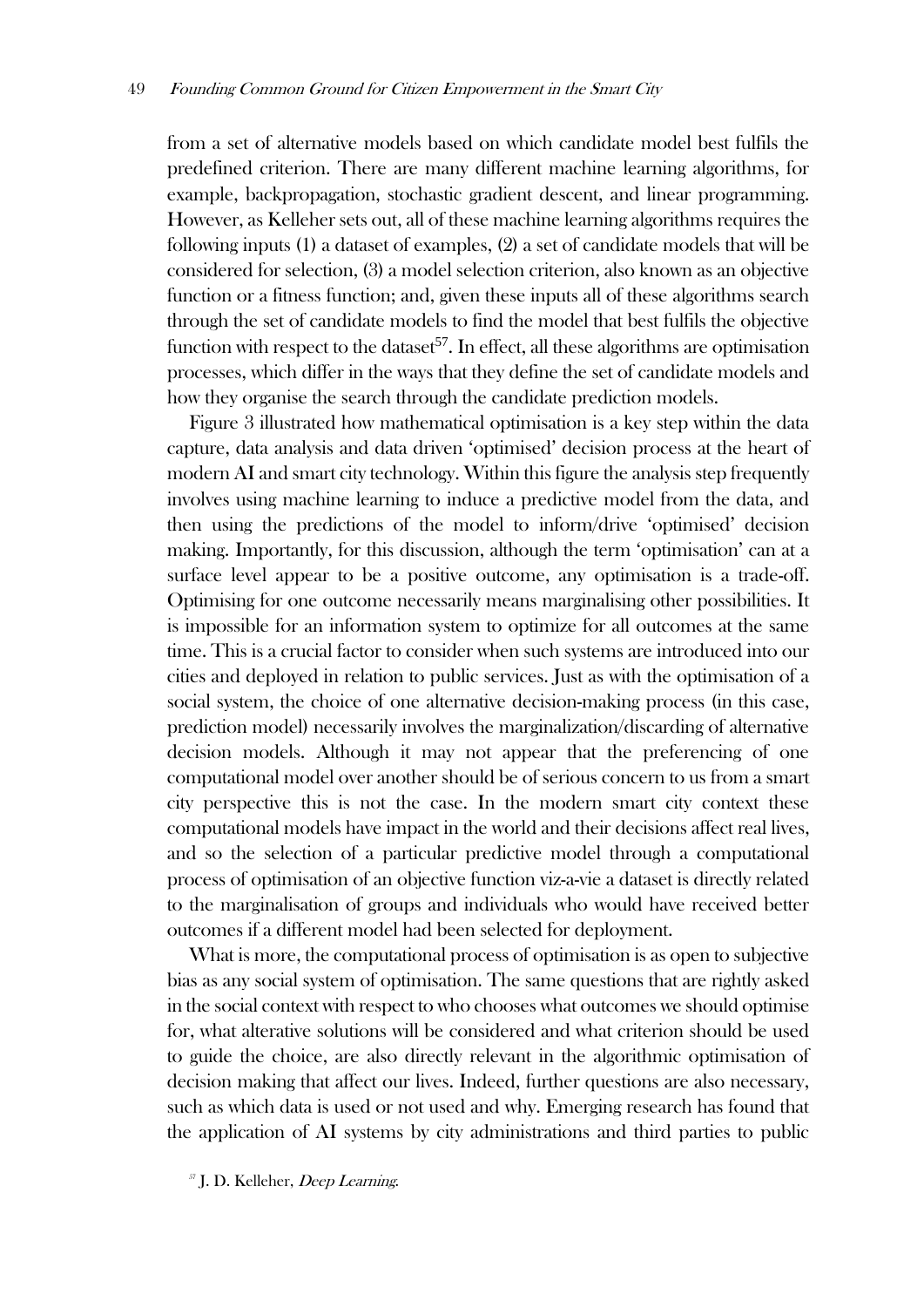services such as housing, health and policing, can result in very real forms of discrimination and inequality for urban inhabitants, as Virginia Eubanks has documented in the United States<sup>58</sup> and Dencik et al. in the UK<sup>59</sup>. Thus, data driven algorithmic systems can result in a range of social harms and biases.

Some research is now attempting to produce technical solutions to address discrimination, bias and marginalisation in AI systems. Gürses et al. note that an objective function may not consider the distribution of a system's errors toward minority groups, or the fact that the objective function may not consider how a system's performance will vary when it is deployed into different contexts to the one the data was sampled from  $60$ . Emerging technical solutions include fairness by design frameworks, pareto optimal outcomes and explainability in AI. Others propose non-technical solutions to the potential harms of AI systems including trusted third parties, collaborative online platforms, various forms of technology impact assessments<sup>61</sup> and a range of high-level ethical guidelines have emerged. All these solutions provide some legal cover but leave many things unexplained. They also fail to question the nature of optimisation at the heart of algorithmic design making, and the continued unfettered deployment of big data surveillance regimes in social and public contexts.

# FROM DIGITAL INCLUSION TO SOCIAL INCLUSION IN THE SMART CITY

In the contemporary city data is being gathered, aggregated, analysed and used to predict citizen behaviour constantly. Given the pervasiveness of data sharing across information systems, it is almost impossible to be 'off grid' or digitally excluded, even if one is a non-user of some of these systems. It is instructive to revisit national information and knowledge society policies from the 1990s which focussed heavily on overcoming the digital divide through enabling digital access and internet skills as a progressive form of social and political inclusion in society. Studies of technology use quickly found that digital access and use were no

<sup>&</sup>lt;sup>58</sup> V. Eubanks, Automating Inequality. How High-Tech Tools Profile, Police and Punish the Poor. New York: St Martin's Press, 2018.

<sup>59</sup> L. Dencik, A. Hintz, Z. Carey, "Prediction, pre-emption and limits to dissent…".

<sup>&</sup>lt;sup>60</sup> S. Gürses, R. Overdorf, E. Balsa, "POTs: The revolution will not be optimized." *11th Hot* Topics in Privacy Enhancing Technologies (HotPETs), 2018.

<sup>&</sup>lt;sup>61</sup> P. Nemitz, "Constitutional democracy and technology in the age of artificial intelligence." Philosophical Transactions of the Royal Society A: Mathematical, Physical and Engineering Sciences 376 (2133), 2018 20180089; M. Veale, R. Binns, "Fairer machine learning in the real world: Mitigating discrimination without collecting sensitive data." Big Data & Society 4 (2), 2017, 2053951717743530. https://doi.org/10.1177/2053951717743530.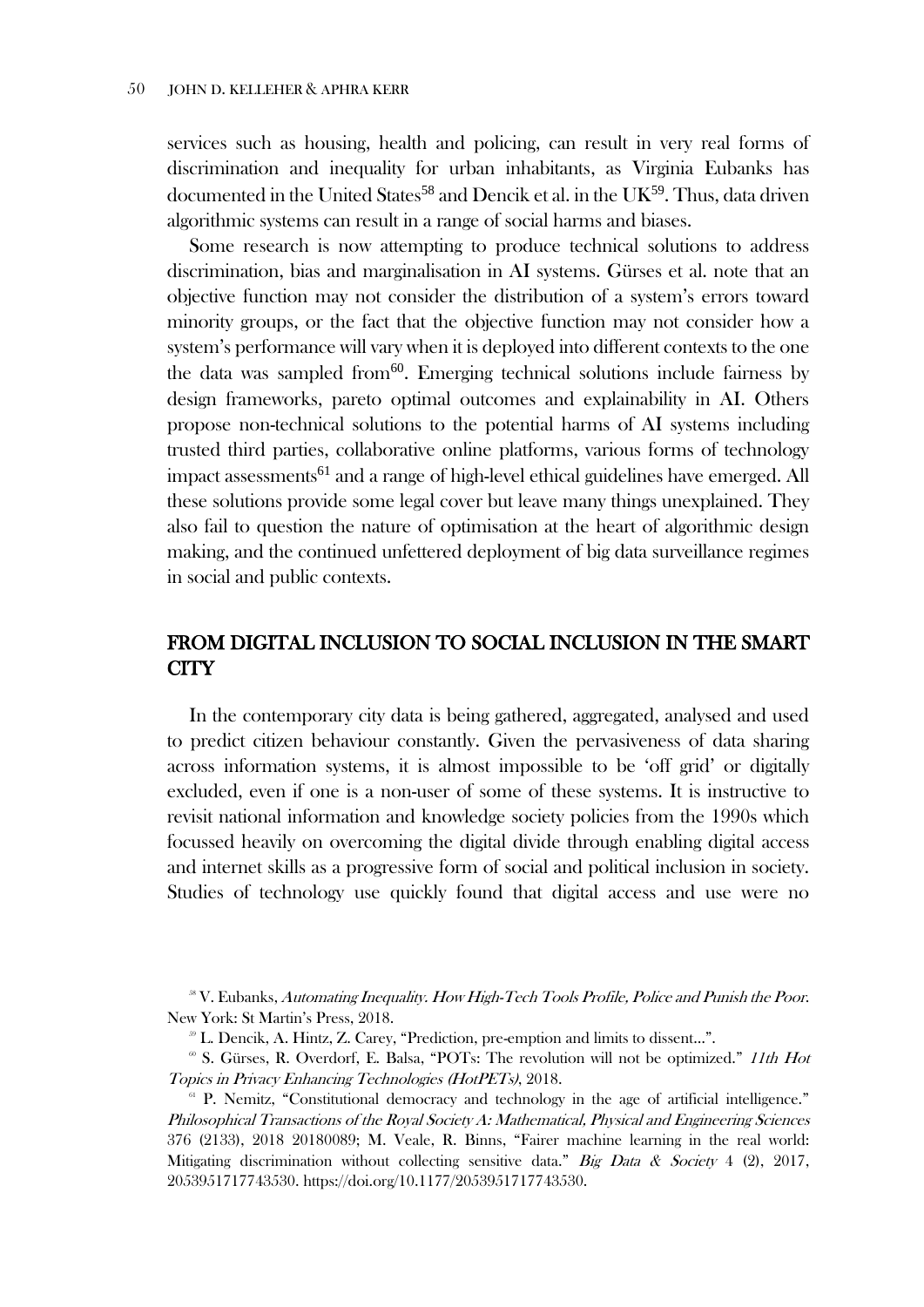guarantee of social inclusion or equality of outcomes<sup>62</sup>. Even when access to digital technologies becomes more widely available in many countries and operational internet skills grew, the capacity of people to search for, understand and deploy information remained a challenge. Much of this literature now distinguishes between levels of digital divides including a first level of access, a second level of internet skills and use, and a third level focused on outcomes of use<sup>63</sup>. Digital inequalities in internet use for example persist in societies that are heavily networked and have been shown to be related to a range of factors including socioeconomic status and education<sup>64</sup>. Non-use and usage barriers persist due to variations in network diffusion and local public and commercial strategies and priorities. At the same time, we may need to rethink the concept of the digital divide entirely in societies with extensive data gathering infrastructures.

Most top down smart city initiatives and bottom up commercial social media use are examples of first level digital inclusion and of data capitalism, and we need to be careful not to conflate that with individual or social empowerment or with social inclusion. Digital inclusion is not synonymous with empowerment or social inclusion. Most analysis speaks little of the negative and positive implications of digital exclusion for non-users. We must also think about the implications of digital inclusion in the culture of surveillance given the partiality of the vision or intelligence provided by the datafication of social life and the intensification of the prediction imperative<sup>65</sup>. In most cities and countries there are islands of digital exclusion and inclusion and differential impacts and outcomes of digital access. Existing systems of city governance and oversight are no guarantee that equitable social outcomes and accountability will be achieved through digital inclusion.

Our fieldtrip to San Cristobál on the Galápagos islands challenged two important presumptions that we had of the islands prior to arrival. First, our knowledge of the Galápagos islands is filtered through the writings and teachings of Charles Darwin on the local natural environment and the primacy of his view of the islands overshadows and excludes the voices of the inhabitants. It is a partial view at best of the islands. A co-curated exhibition of work by local artists about the islands challenged his voice in many ways. A march by local teenagers against a plan to land

 $\alpha$ <sup>8</sup> R. Mansell, "Inequality and digitally mediated communication: divides, contradictions and consequences." Javnost-The Public 24 (2), 2017, pp. 146-161.

<sup>&</sup>lt;sup>63</sup> A. Scheerder, A. van Deursen, J. van Dijk, "Determinants of Internet skills, uses and outcomes. A systematic review of the second- and third-level digital divide." Telematics and Informatics 34 (8), 2017, pp. 1607-1624. https://doi.org/https://doi.org/10.1016/j.tele.2017.07.007.

<sup>64</sup> E. Hargittai, A. M. Piper, M. Ringel Morris, "From internet access to internet skills: digital inequality among older adults." Universal Access in the Information Society 18 (4), 2019, pp. 881-890. https://doi.org/10.1007/s10209-018-0617-5.

 $65$  J. Pierson, E. Mante-Meijer, E. Loos, *New Media Technologies and User Empowerment*. Edited by L. Fortunati, J. Gebhardt and J. Vincent, Participation in Broadband Society. Berlin: Peter Lang, 2011; J. Pierson, "Online privacy in social media…".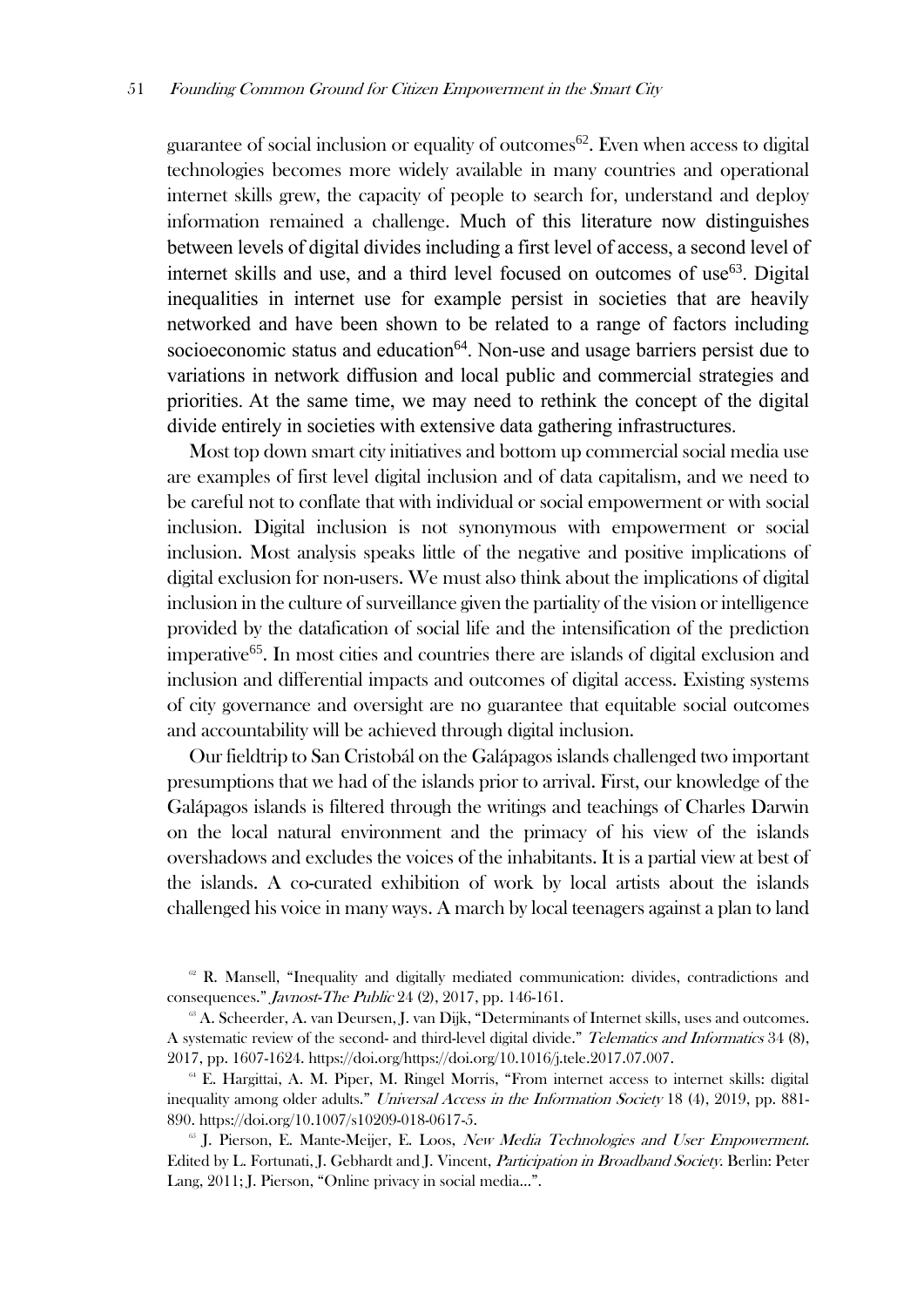#### 52 JOHN D. KELLEHER & APHRA KERR

American military planes on the islands provided another bottom up perspective. Second, despite their location on a remote island off Latin America and mainland Ecuador the islanders, did not feel digitally excluded from contemporary digital networks or cultures. According to island museum, they have long had local radio stations and local television stations. This highlights that they have some control over traditional media representations of themselves.



Figure 4: Public encounters with the Arts exhibition, San Cristóbal, Galápagos Event 25-26 July, 2019

In July 2019 we organised a public engagement workshop in the local cultural centre in Puerto Baquerizo Moreno, on San Cristóbal island in the Galápagos islands. Following some short presentations on the topic of the Anthropocene, data capitalism and digital inclusion and exclusion we broke attendees into small groups. We used a diagram that placed digital inclusion and exclusion and data capitalism and data sovereignty along two axes to help structure discussions (see figure 5).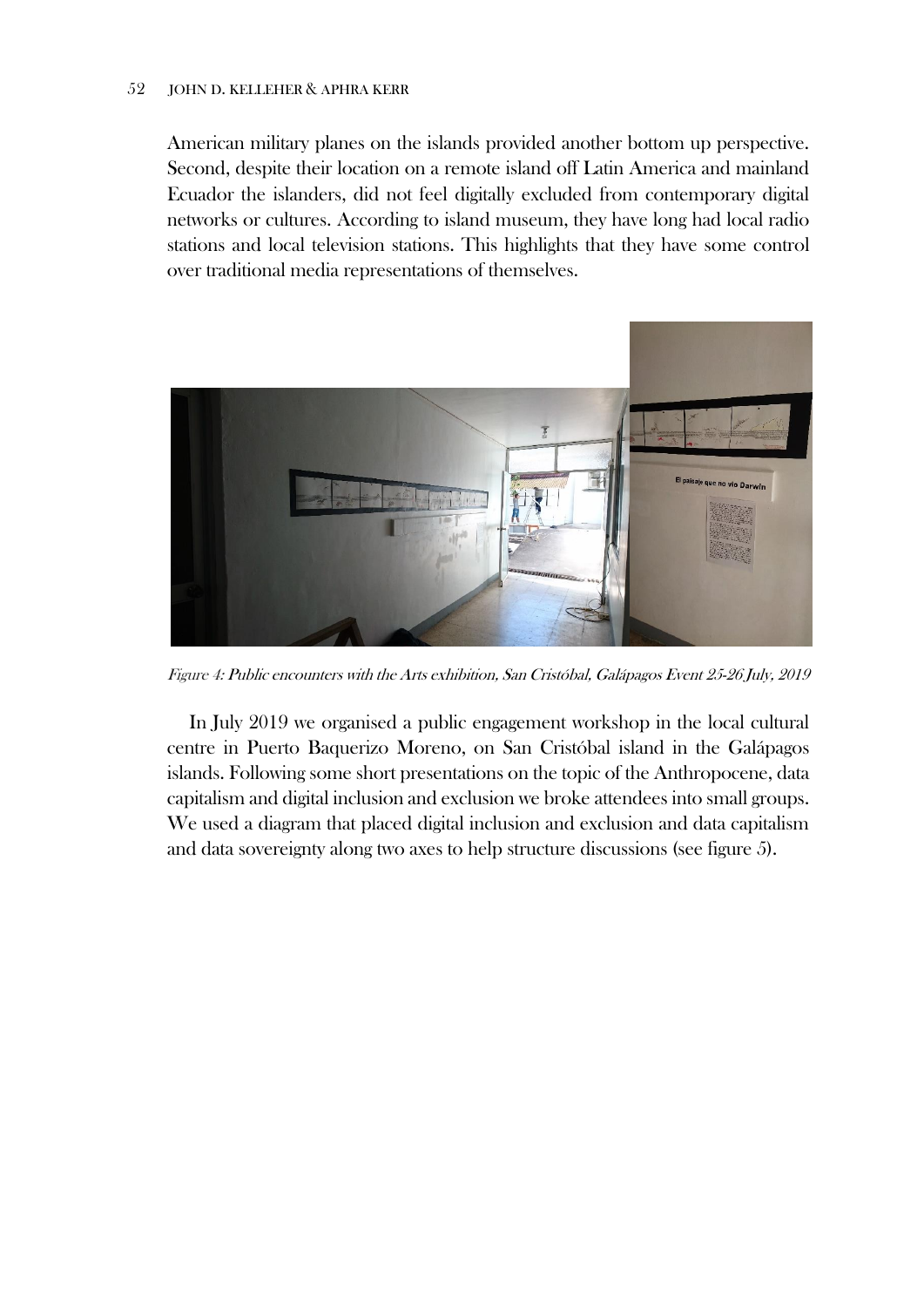

Figure 5: A diagram to structure discussions

We began the discussion by asking attendees from the islands about their perceptions and experience of digital inclusion and exclusion. Many felt digitally included because they had access and used North American social media and internet services. They populated the top left of our diagrams with multiple examples of internet services we are familiar with in Western Europe including Google, Facebook and WhatsApp (see figures 6 and 7). Their internet access and speed were often poor, and they relied heavily upon commercial locations such as cafes and tourist offices to access it, but they did not feel digitally excluded. We then asked participants to think about how the economics of these services worked and how commercial data capitalism operated. Many were unaware of the production logics underpinning free data services and the differences between data footprints and data shadows. Most were unaware of alternative services to Google and Facebook including open source and co-operative platforms. They had not thought about what kinds of alternative digital services might be developed on, and for, the inhabitants of the islands. The complexity of digital inclusion raised important questions on an individual and a collective level. Participants were encouraged to move their 'post-its' around the board as our discussions developed. We discussed how services might move from the top left of the quadrant to the top or bottom right – or how a balance might be achieved (see figures 8 and 9).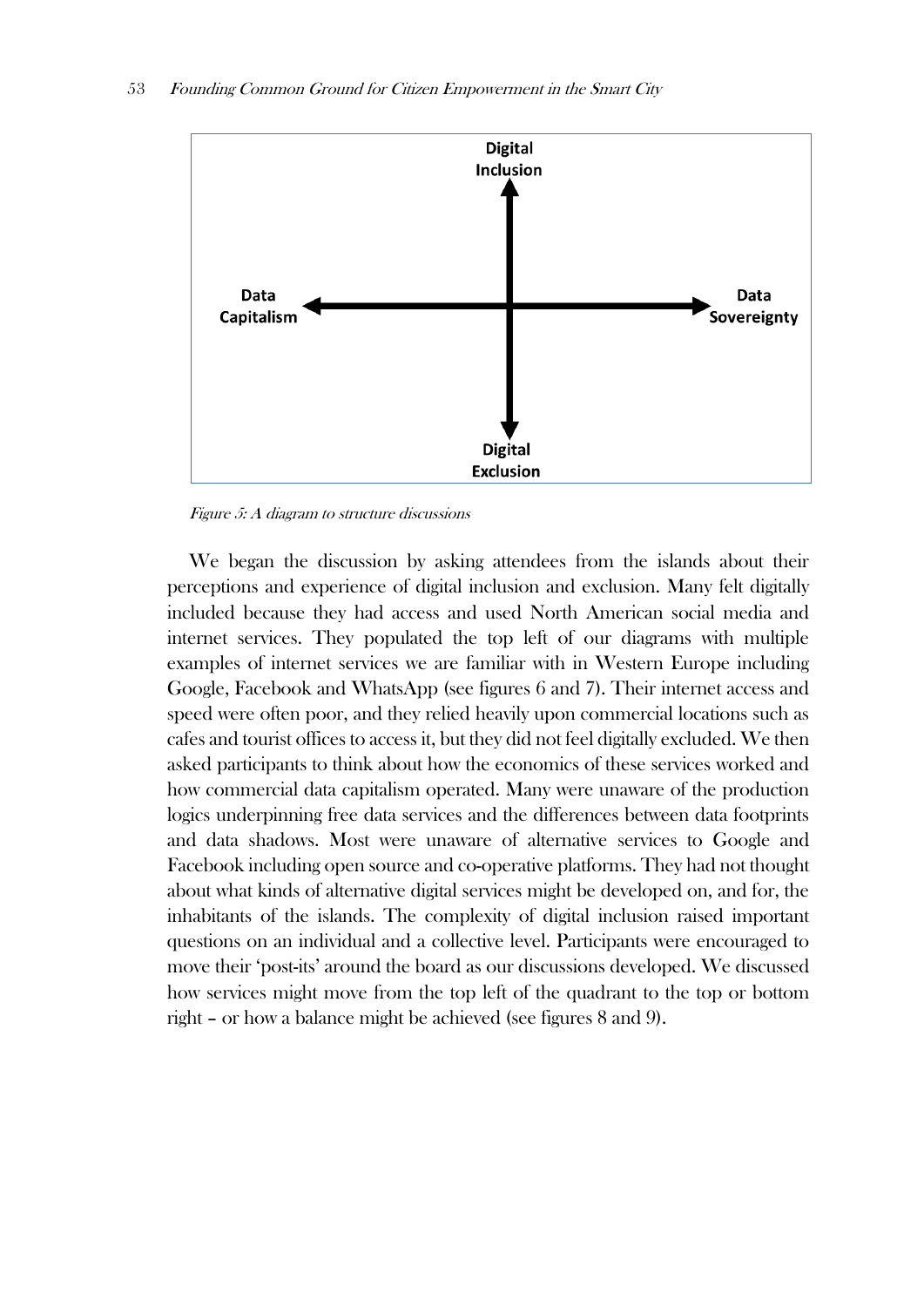

Figures 6 & 7 – Discussion 1 on Digital Inclusion and Exclusion on the islands. Top left square heavily populated with examples



Figures 8 & 9 - Discussion 2 on Data Capitalism and Data Sovereignty and summary notes of group discussions. Some examples starting to populate the top right quadrant

Our workshop discussions underline the complexities of digital access and participation in the contemporary digital economy. We need to question both the marketing of digital media companies and classical liberal approaches to freedom and agency which elevate and conflate digital user agency and use of services with user choice and freedom. In the marketing and classic approaches digital user agency is often conceptualised, or framed, as freedom from the powers of the state and freedom to say and do as one chooses. Such an approach to user agency is evident in early North American cyber-libertarianism and what has been called the California ideology<sup>66</sup>. It is also part of the market led and the market/state led imaginaries and policies informing the development of the digital economy and digital markets<sup>67</sup>.

If, however, we seek to engage with alternative imaginaries, values and conceptualisations that go beyond first level or instrumentalised digital inclusion, we need to shift the focus away from a negative freedom from, and towards more

<sup>66</sup> See F. Turner, "Burning Man at Google: a cultural infrastructure for new media production." New Media & Society 11 (1-2), 2009, pp. 73-94. [https://doi.org/10.1177/1461444808099575;](https://doi.org/10.1177/1461444808099575) Id., From counterculture to cyberculture: Stewart Brand, the Whole Earth Network, and the rise of digital utopianism. Chicago: University of Chicago Press, 2010; R. Barbrook, A. Cameron, "Californian ideology: A critique of West Coast cyber-libertarianism." The Hypermedia Research Centre, 1995.

 $67$  R. Mansell, *Imagining the Internet...*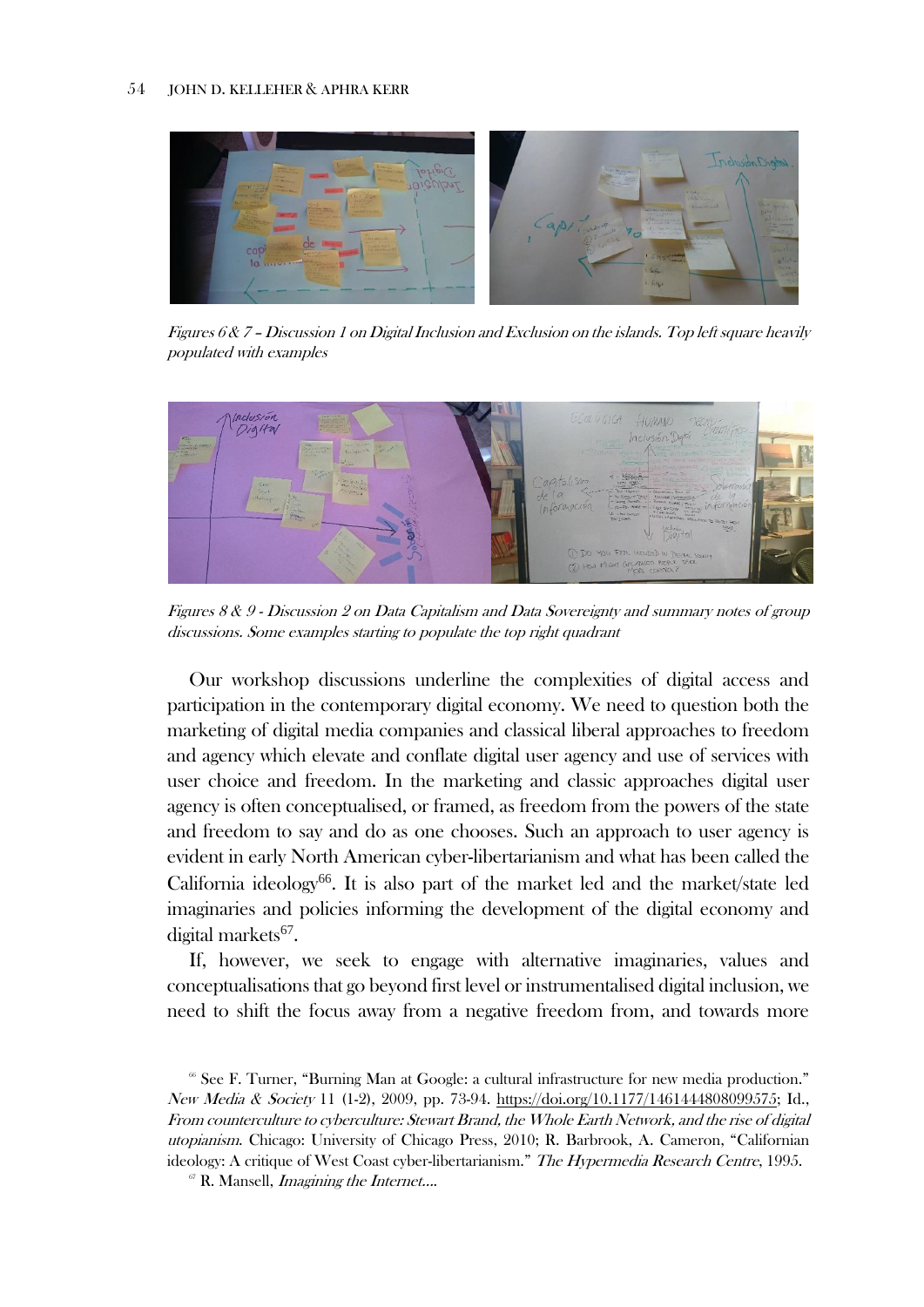positive freedoms to behave within social and cultural contexts according to wider social norms, rights, duties and responsibilities. While such freedoms are always conditioned by the context in which they exist, a focus on freedoms in context, or localities, takes us beyond rhetorical forms of agency and moves us more towards deeper forms of human autonomy and the social good. If we are concerned with the relationship between digital inclusion and social inclusion, and more pertinently their relationship to equality and outcomes, then we need to look beyond individualised approaches to digital inclusion and towards structures that facilitate collective empowerment.

These types of empowering structures are not evident in current approaches to public engagement and citizen participation in smart city projects. Current citizencentric and citizen engagement smart city initiatives organised by both public and private groups are driven by the need for political legitimacy of projects, the pressure to justify public investment and a desire to demonstrate research impact. Cardullo and Kitchin provide a scaffold of citizen participation in smart city initiatives<sup>68</sup>. In their examination of smart city projects in Dublin, Ireland they found that citizens most often "occupy non-participatory, consumer or tokenistic positions and are framed within political discourses of stewardship, technocracy, paternalism and the market". The most empowering examples they provide include civic hacking and living labs. However, while hackathons, and living labs generally result in deeper levels of participant engagement, such initiatives are relatively exclusive (especially where programming skills are involved) and not available to all<sup>69</sup>. Running public engagement hackathons at weekends and in the evenings presupposes people do not have caring or other responsibilities, and most of these types of events rely on people bringing their own computers. Studies of citizen led hacking and coding initiatives found that they were fraught with frictions and contradictions<sup>70</sup>. Meanwhile, commercial social media provides a widely inclusive, but shallow form of digital inclusion, again providing a consumer led perspective on agency. Explicit attempts to engage citizens in co-designing or rethinking smart city initiatives need to be evaluated for their both their inclusiveness and their outcomes.

<sup>68</sup> P. Cardullo, R. Kitchin, "Smart urbanism and smart citizenship: The neoliberal logic of 'citizenfocused'smart cities in Europe." Environment and planning C: politics and space 37 (5), 2019, pp. 813-830.

<sup>&</sup>lt;sup>69</sup> M. A. Barry, A. Kerr, L. Grehan, "Having our say': Strategies for public engagement in responsible AI research and policy development." Presented at the International Association for Media and Communciations Research (IAMCR), Madrid, 7 Jul 2019; A. Kerr, J. D. Savage, V. Twomey-Lee, "Decoding and Recoding Game jams and Independent Game-Making Spaces for Inclusion." In P. Ruffino (ed.), Independent Videogames: Cultures, Networks, Technics and Politics. London: Routledge, 2020.

<sup>70</sup> S. Y. Perng, R. Kitchin, D. MacDonncha, "Hackathons, entrepreneurship and the making of smart cities." Geoforum 97, 2018, pp. 189-197.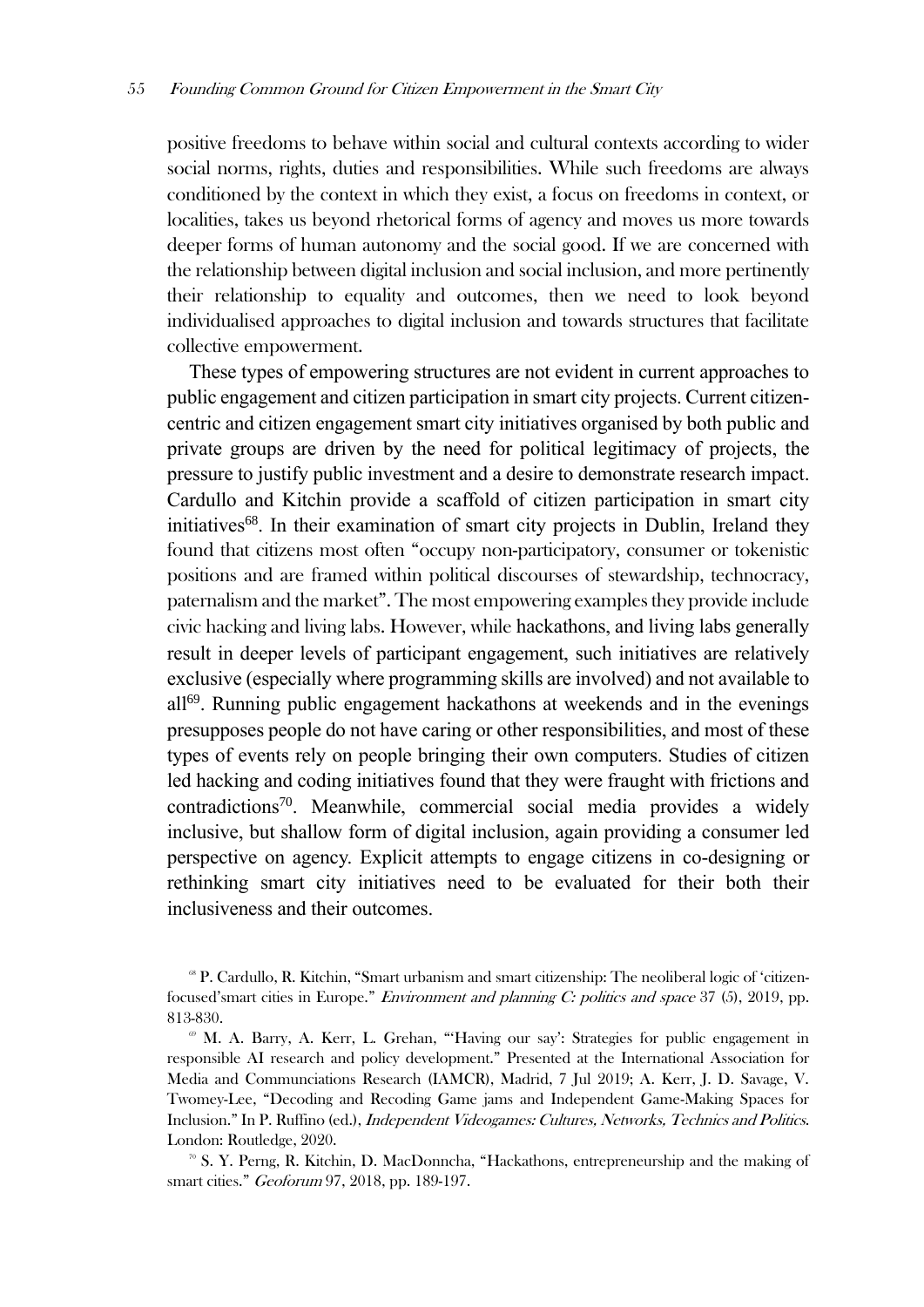These findings are not surprising. Feminist scholars have found that gender 'empowerment initiatives' often fail to address gender inequality because they focus only on individual behaviour, and not on changing the structural conditions or cultures within which this behaviour occurs. For example, a critique of gender empowerment initiatives found that empowerment initiatives were often individualised, required those who were already marginalised or excluded to do the work, and often left the structures and cultures unchanged. Empowerment initiatives to date also presuppose individual freedom, resources and capabilities to act – a feature that seems to display a distinct Western liberal democratic bias, as Sharma cogently argues<sup>71</sup>. For digital inclusion initiatives to move beyond performance and rhetoric, they must engage with local and global structures of power and issues of resources. The move in smart city projects towards citizen centric design and engagement remains largely performative, and there are few examples to date that focus on inclusiveness and social outcomes. Most focus on a limited set of needs and are shaped by interests far removed from the majority of inhabitants. How can we bring a focus on social inclusion and equality of social outcomes into our discussions?

## FINDING COMMON GROUND TO GOVERN THE SMART CITY

Our analysis so far reveals four important aspects of data driven decision making in the smart city and surveillance cultures more generally:

- (a) Human behaviour is highly predictable, and even if your data is missing in a system it can be inferred.
- (b) Current data driven infrastructures amplify the ability of authorities and companies to surveil and control citizens without our awareness and with little accountability
- (c) Data driven optimisation involves a range of subjective decisions and any optimisation will benefit some citizens and marginalise others.
- (d) Digital inclusion and access to informational systems are no guarantee of social inclusion or equal distribution of outcomes

The dominant approach in most smart city projects facilitates a top-down centralised and algorithmic administration of a city in the interests of the economy and security. Smart technologies can improve citizens lives, but the dominant data extraction and prediction imperative means that the systems are asymmetrical with regard to information. Further, they require, or in some cases force, citizens to trade

<sup>&</sup>lt;sup>71</sup> S. L. Sharma, "Empowerment without Antagonism: A Case for Reformulation of Women's Empowerment Approach." Sociological Bulletin 49 (1), 2020, pp. 19-39. www.jstor.org/stable/23619887.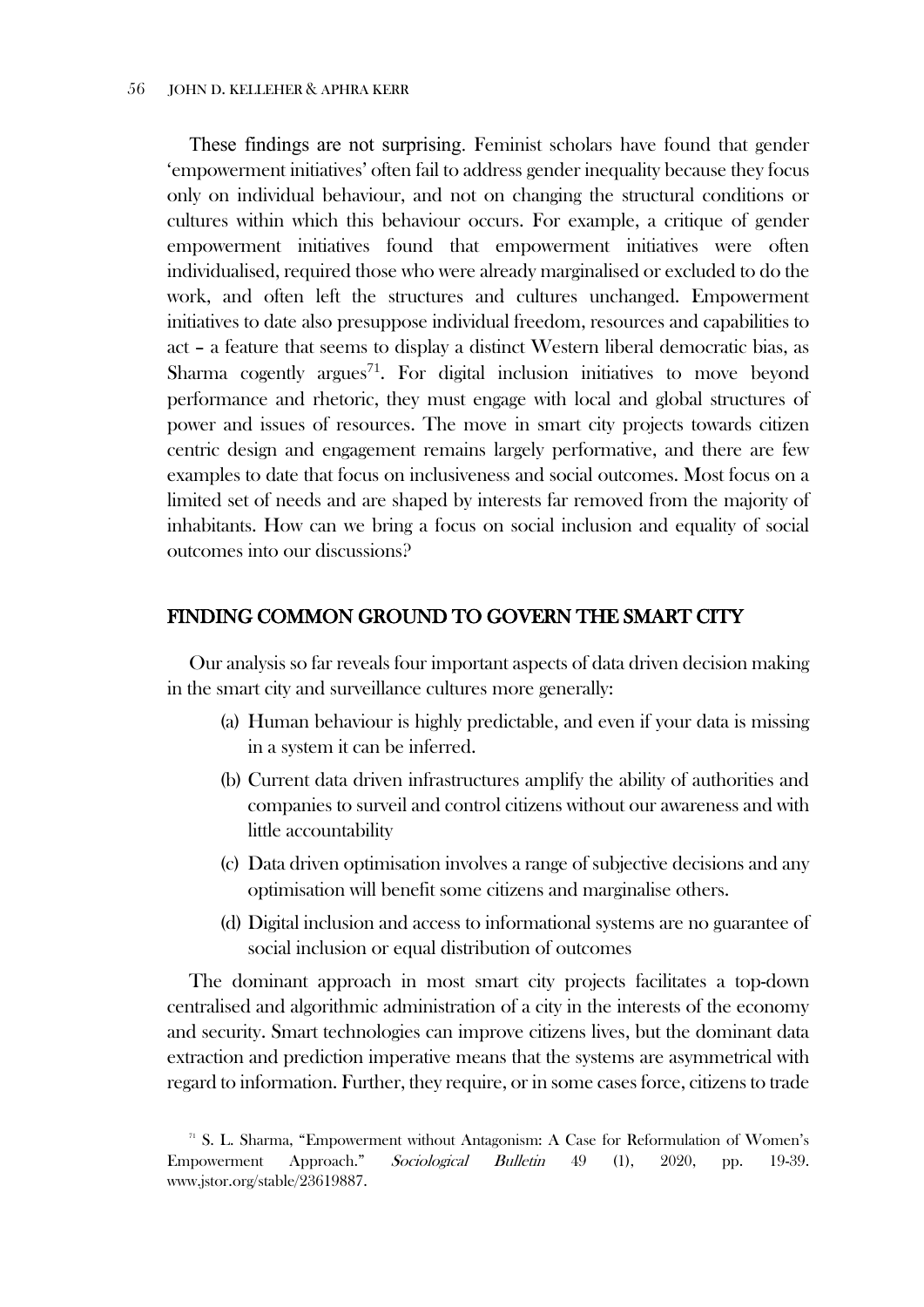services for data privacy and control. The data shadow component of our digital footprint is growing and the conditions under which it is developing are largely hidden from us. An alternative approach is needed.

A desire to rethink and redesign the socio-technical and economic structures of contemporary surveillance systems is emerging. Some are foregrounding normative ideals and focus on a good society or the conditions for a good life. For example some academics have been developing an argument in support of 'good' work conceptualised as work that enables creative autonomy, human fulfilment and is remunerated adequately<sup>72</sup>. In public policy we see a range of ethical guidelines that foreground 'human autonomy' in relation to the development of a good AI society. The 2019 guidelines from the High-Level Expert Group on Ethics and Artificial Intelligence (AI HLEG) state that 'AI systems should both act as enablers to a democratic, flourishing and equitable society by supporting the user's agency and foster fundamental rights, and allow for human oversight<sup>73</sup>. Explainability is a key principle of the AI HLEG guidelines, and they define it both in relation to how intelligible the system is, and how accountable it is<sup>74</sup>. Sociological and critical communication approaches tend to focus on human empowerment, capabilities and social justice<sup>75</sup>. This approach to empowerment refers "to the capacity of individuals, communities and/or groups to access and use their personal/collective power, authority and influence, and to employ that strength when engaging with other people, institutions or society"<sup>76</sup> . It remains to be seen if these aims and guidelines can move beyond discourse and performance to effectively change practices on the ground.

If we want to foreground human flourishing, well-being and freedom, and seek to retain democratic principles and social justice, we need to reimagine how we approach smart city projects and what they are for. Mansell for example notes that two imaginaries inform the dominant approaches to digital governance: market-led

<sup>74</sup> L. Floridi, J. Cowls, M. Beltrametti, R. Chatila, P. Chazerand, V. Dignum, C. Luetge, R. Madelin, U. Pagallo, F. Rossi, B. Schafer, P. Valcke, E. Vayena. "AI4People—An Ethical Framework for a Good AI Society: Opportunities, Risks, Principles, and Recommendations." Minds and Machines 28 (4), 2018, pp. 689-707. https://doi.org/10.1007/s11023-018-9482-5.2018.

<sup>76</sup> J. Pierson, "Online privacy in social media …", p. 102.

 $72$  D. Hesmondhalgh, S. Baker, Creative Labour. Media work in three cultural industries. Culture, Economy and the Social. Oxon: Routledge, 2011; M. Banks, The Politics of Cultural Work. New York: Palgrave Macmillan, 2007.

<sup>&</sup>lt;sup>73</sup> AI HLEG, *Ethics Guidelines for Trustworthy AI*. High-Level Expert Group on Artificial Intelligence and the European Commission (Brussels), 2019. https://ec.europa.eu/digital-singlemarket/en/high-level-expert-group-artificial-intelligence.

<sup>&</sup>lt;sup>75</sup> N. Couldry, A. Powell, "Big Data from the bottom up." *Big Data & Society* 1 (2), 2014, [https://doi.org/10.1177/2053951714539277;](https://doi.org/10.1177/2053951714539277) R. Mansell, "Power, hierarchy and the internet: why the internet empowers and disempowers." Global Studies Journal 9 (2), 2016, pp. 19-25; Id., "Inequality and digitally mediated communication…"; N. Couldry, "Capabilities for what? Developing Sen's moral theory for communications research." Journal of Information Policy 9, 2019, pp. 43-55.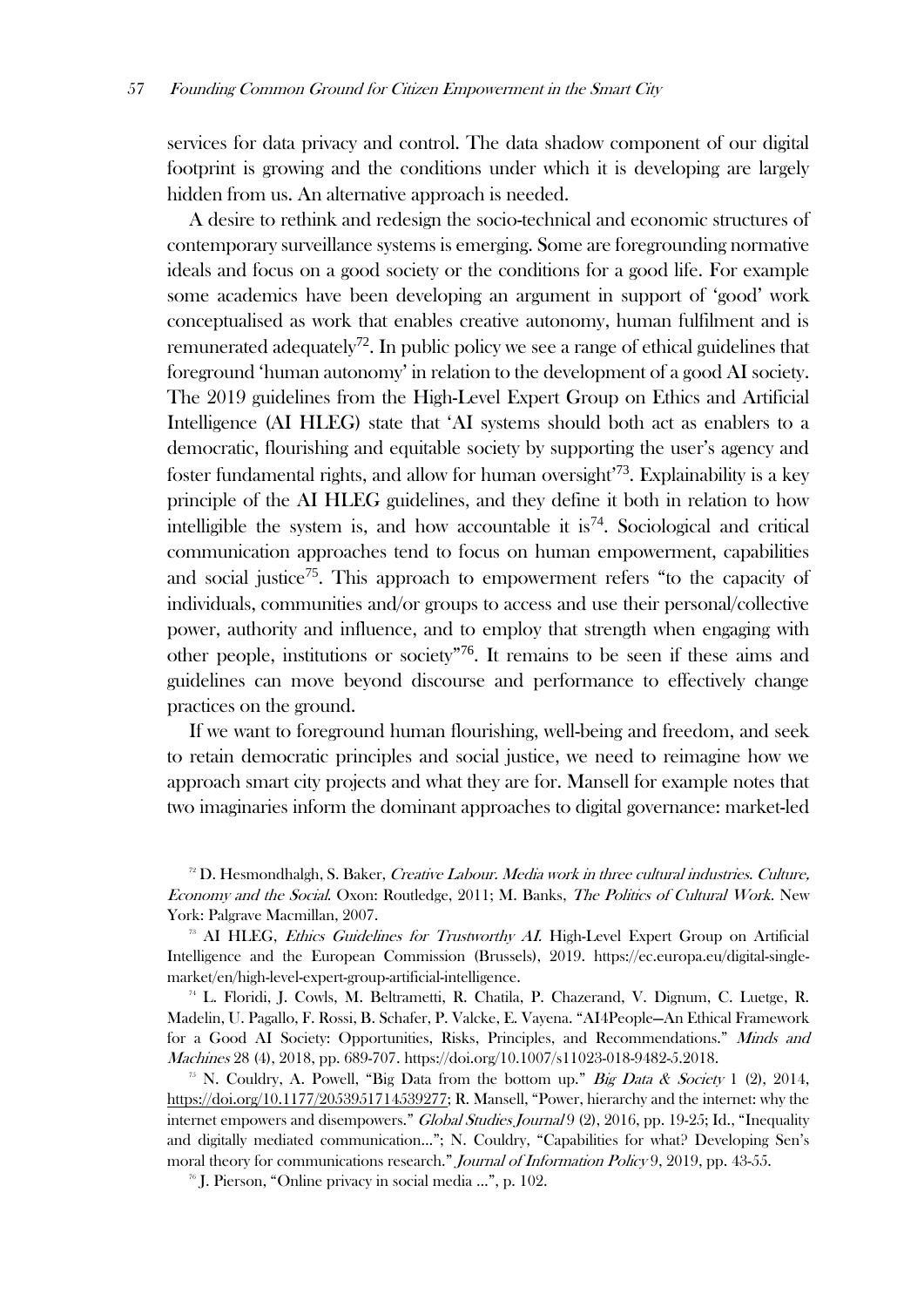and state/market led<sup>77</sup>. She suggests that a third more collaborative commons-based imaginary is possible and could provide a more empowering form of governance and draw upon more horizontal forms of communication. We suggest that we can reimagine the smart city as a communicative space where the citizens are positioned as peers with the city administration. A city in which the asymmetry of the panopticon is replaced by a more symmetrical form of information flow, communication and governance wherein the citizen is able to see, understand, control and track the data the city has captured on them, and is also able to contribute to the selection, or deselection, of optimisation processes. Such a citizencity relationship puts two-way communication and the concept of locality – understood as a basis for communication – at the core of smart city design.

In positioning a two-way peer-to-peer communication at the core of smart city design it is instructive to learn from research on human face-to-face dialogue, in particular the concepts of common ground, or mutual knowledge, and the process of grounding<sup>78</sup>. In human dialogue grounding is a process whereby groups of individuals work together to develop a shared understanding, and this understanding is grounded by the mutual belief between participants that all participants have a 'clear enough' understanding for the group dialogue to move forward. An utterance that has not been acknowledged as understood by the other participants does not constitute a contribution to the common ground, and as such cannot be used to progress the dialogue. The efficiency of the grounding processing within a human-human dialogue is partly due to the variety of acknowledgment mechanisms that can be used (for example, head nodding, or eye gaze); and, also to the principle of least collaborative effort which means that a speaker attempts to make their utterances as brief and informative as they can so that their partners can minimise the effort it takes to process and acknowledge them. Furthermore, research on grounding in human-robot communication has found that the grounding process can be strengthened if the robot reveals what it has internalised to its human participant<sup>79</sup>.

Integrating the grounding process, the principle of least-collaborative effort, and the lessons from human-robot dialogue within the communication dynamic of a smart city/citizen would imply that:

a city should not capture, use or repurpose data relating to an individual without the citizen having the capacity and means to acknowledge that they agree to this,

<sup>77</sup> See R. Mansell, "Power, hierarchy and the internet…".

<sup>&</sup>lt;sup>78</sup> H. H. Clark, "Using Language by Herbert H. Clark." Cambridge Core, 1996. https://www.cambridge.org/core/books/using-language/4E7EBC4EC742C26436F6CF187C43F239.

<sup>79</sup> N. Schutte, B. Mac Namee, J. D. Kelleher, "Robot perception errors and human resolution strategies in situated human–robot dialogue." Advanced Robotics, 31 (5), 2017, pp. 243-257. [https://www.tandfonline.com/doi/abs/10.1080/01691864.2016.1268973.](https://www.tandfonline.com/doi/abs/10.1080/01691864.2016.1268973)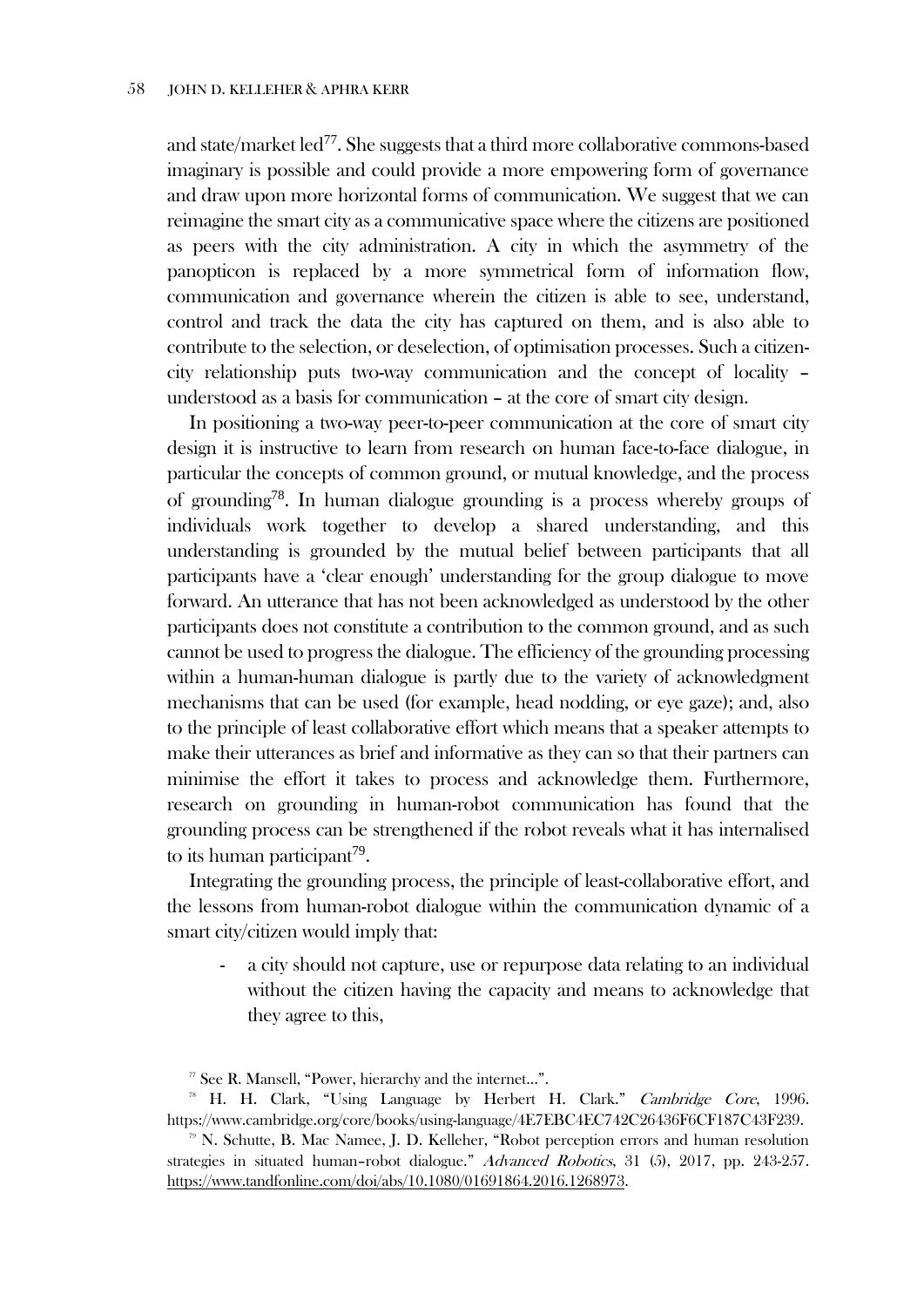- the process of requesting an acknowledgment from a citizen should be as informative and brief as possible (but ongoing and meaningful)
- the smart city should be intelligible and transparent to citizens with respect to the data that it has gathered, used (and inferred) about them.

With respect to transparency the concept of intelligible transparency is important $80$ . For a smart city to be transparent, it is not enough to simply make data available. To be truly transparent a city should work to make this data intelligible. This involves being proactive in helping citizens to understand how, when and why the data was collected, and also to what purposes it could be used for, including the potential harmful outcomes that the data could contribute to, such as predictive privacy harm<sup>81</sup>, and data determinism<sup>82</sup>. The benefits of this type of intelligible transparent collaborative communication between a city and its citizenry regarding the data it collects and how it uses it has the potential to not only improve the trustworthiness of the city but also, as Greenfields notes $^{83}$ , to unlock the creative abilities of the citizens to develop new solutions to problems faced by themselves and their fellow citizens. Viewed in this way, the smart city can be understood as a platform for the development of new forms of contributory economy. It can also be understood as a basis for providing clear lines of accountability regardless of whether state, private or other actors are involved. Both transparency and accountability are core to explainability, as defined by the AI HLEG in 2019.

A reimagining of the citizen-city interaction as a dialogue between equals may provide a useful starting point for addressing some of the serious ethical, social, political and environmental problems with current smart city designs and implementations. Building on this we argue that understanding the data shared between the citizen and the city as the common ground for a dialogue directs our attention to the range of constraints placed on mutual understanding by current structures and the lack of voice afforded to citizens and inhabitants. Without common ground, and mutual understanding, the citizen is repositioned as the object of surveillance and an inhabitant in a panopticon, as distinct from a participant in a dialogue. For a citizen to be able to engage with the city in a dialogue about their lives, they must know and control their digital footprint (or common ground) that is the basis for their communication with the city and the city's

<sup>&</sup>lt;sup>80</sup> O. O'Neill, "What We Don't understand about Trust". *TEDxHousesOfParliament*, 2013.

<sup>&</sup>lt;sup>81</sup> K. Crawford, J. Schultz, "Big Data and Due Process: Toward a Framework to Redress Predictive Privacy Harms." 55 B.C.L. Rev. 93, 2014, https://lawdigitalcommons.bc.edu/bclr/vol55/iss1/4; S. Barocas, H. Nissenbaum, "Big Data's End Run around Anonymity and Consent." Privacy, Big Data, and the Public Good: Frameworks for Engagement, 2014. https://www.cambridge.org/core/books/privacy-big-data-and-the-public-good/big-datas-end-runaround-anonymity-and-consent/0BAA038A4550C729DAA24DFC7D69946C.

<sup>&</sup>lt;sup>82</sup> E. Ramirez, "The privacy challenges of big data: a view from the lifeguard's chair". *Technology* Policy Institute Aspen Forum, 2013. Accessed 17th April 2020.

 $88$  A. Greenfield, *Against the smart city*.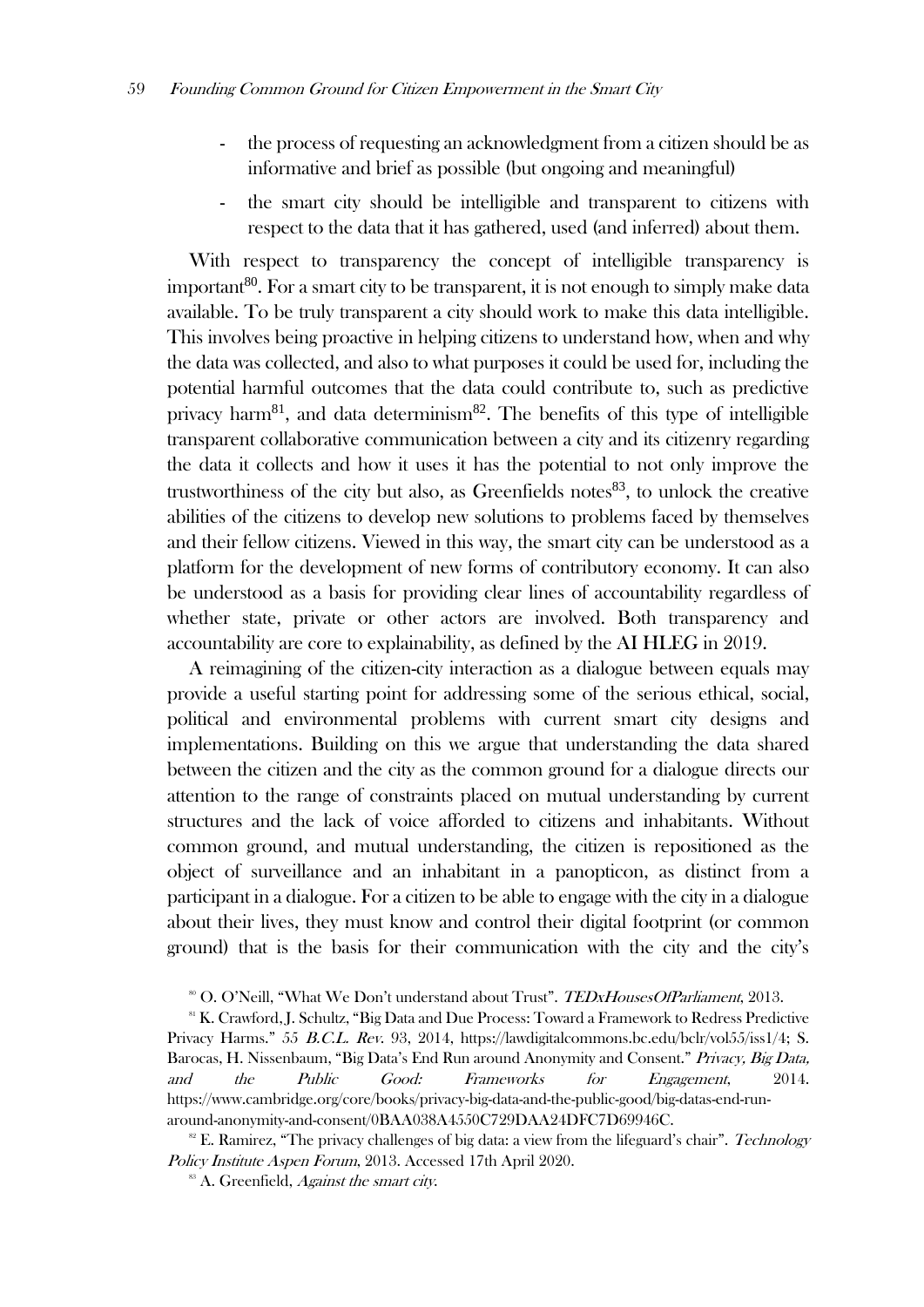communication with them. Or a trusted third party could do this on behalf of the citizens. To empower and represent a citizen in this way requires the smart city infrastructure (and a range of other data services) to be transparent in terms of how they collect data, and what they do with it. Citizens must be provided opportunities to ground (or not) the dialogue and update the data that has been collected of them, and also to understand and control the uses to which this data is put. Finally, consideration needs to be given to the capabilities of citizens to participate and understand the dialogue, and the outcomes for them if they cannot. In these circumstances a robust governance structure that rebalances data extraction and prediction in the citizen interest and constructs clear lines of accountability is needed.

## **CONCLUSIONS**

The Anthropocene is caused by the interrelationship between the rapid acceleration of thermodynamic entropy, the quest for total certainty in AI driven data management systems (or zero entropy in information terms), and an ecological crisis. The current pandemic is only increasing our consumption of energy amid demand for mediated forms of work, leisure and communication. In addition, we are now seeing a rush by state and corporate entities to develop Covid-19 contact tracing apps. This rush is occurring without adequate structures to protect autonomy or provide transparency and accountability. Under such conditions there is little time to build common ground, assess the technical limitations or social risks, or consider the uneven distributional impact of these changes. Zuboff noted that the state of exception following September 2011 enabled state and corporate interests to introduce many of the surveillance technologies which underpin today's surveillance capitalism $84$ . The current state of exception could easily normalise new levels of surveillance and fundamentally change our relationship with our data that will persist long after the crisis has passed. Indeed claims that AI can solve social problems if only enough data is collected are doomed to fail and may in fact embed a form of 'functional stupidity' within smart city solutions<sup>85</sup>.

The paper has highlighted that optimisation and the prediction imperative are at the core of the technologies that underpin commercial smart city projects and the more generalised culture of surveillance. Despite its positive connotations, optimisation is not in and of itself a positive for city inhabitants. Any optimisation will prioritize one set of values, outcomes or individuals, and marginalise others. All optimisation processes involve a range of human choices and most involve

 $84$  See S. Zuboff, *The age of surveillance capitalism*.

<sup>&</sup>lt;sup>85</sup> B. Stiegler, *Etats de choc: Bêtise et savoir au XXIe siècle*. Paris: Fayard/Mille et une nuits, 2012; N. Fitzpatrick, J. D. Kelleher, "On the Exactitude of Big Data: la Bêtise and Artificial Intelligence." La Deleuziana, 7/2018, pp. 142-155.